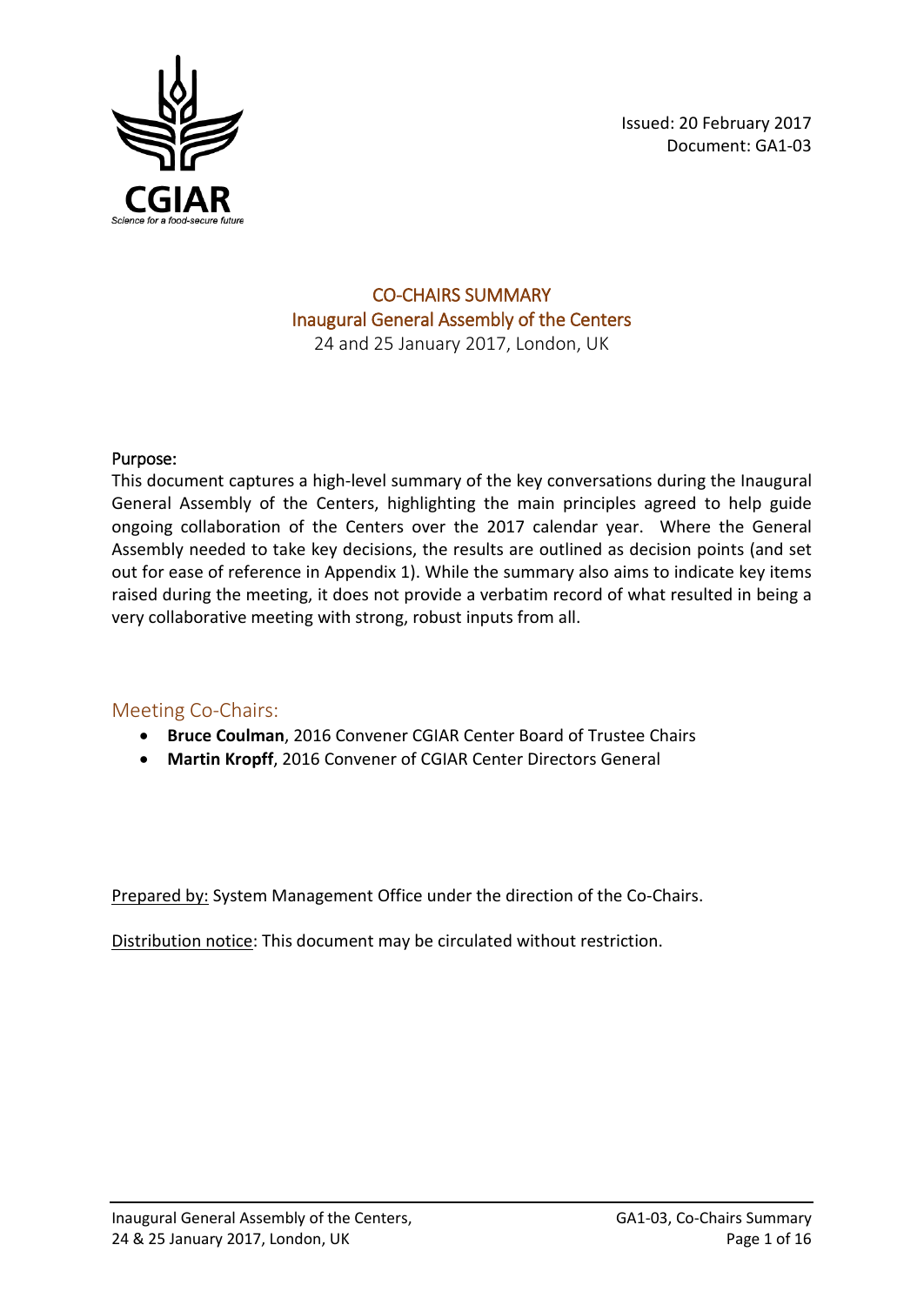## Summary Overview:

## **Contents**

| Agenda item 7: Starting to frame a system-level statement on risk appetite 8 |  |
|------------------------------------------------------------------------------|--|
|                                                                              |  |
|                                                                              |  |
|                                                                              |  |
|                                                                              |  |

## Additional Elements

In addition to the main body of this Co-Chairs' summary capturing the overarching principles and themes discussed during the meeting itself, the following Appendices provide additional information on:

- **Appendix 1** Formal Decisions taken as the General Assembly of Centers
- **Appendix 2** Register of Agreed Actions, *provided as a separate document*, and serving as an internal working document that can be used in the time leading up to and at the next General Assembly of Centers meeting, discussed at agenda 11 below.
- **Appendix 3**  A listing of '*CGIAR Communities of Practice'* and other collaboration networks within the CGIAR System, providing visibility of where engagement is also occurring outside of the General Assembly.
- **Appendix 4** A summary of the AIARC session, serving as the annual general meeting for the purposes of AIARC's reporting responsibilities to the 15 CGIAR Centers

Participants are listed in **Appendix 5**, with great appreciation for all that Center teams and the System Management Office did to help ensure almost full attendance. Appreciation is also expressed to those attending as a delegate of a Board of Trustee Chair or Director General, thus enabling the views of all Centers to be shared.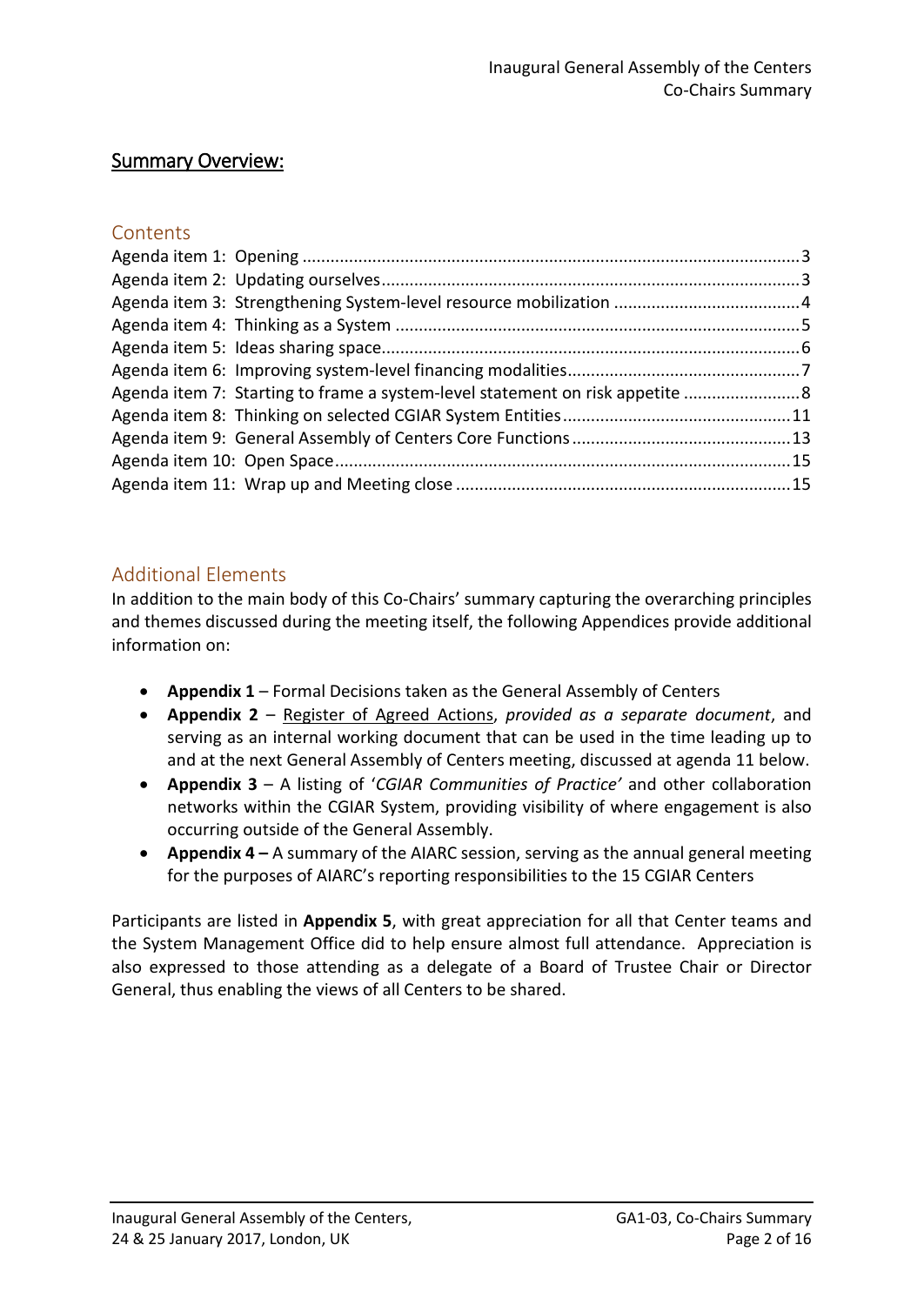## <span id="page-2-0"></span>Agenda item 1: Opening

- 1. The meeting was opened by the two Co-Chairs, and the [Agenda](http://www.cgiar.org/wp-content/uploads/2017/01/Agenda-GenAssembly_24-25Jan2017_Final_v-20-Jan-2017.pdf) was proposed and formally adopted.
- 2. Noting that the General Assembly was created as part of the revised CGIAR governance structure that came into being on 1 July 2016, members were pointed to the description of its functions in Articles 5.3 to 5.7 of the [Charter of the CGIAR](https://library.cgiar.org/bitstream/handle/10947/4370/Charter%20CGIAR%20Organization.pdf?sequence=4)  [System Organization.](https://library.cgiar.org/bitstream/handle/10947/4370/Charter%20CGIAR%20Organization.pdf?sequence=4)
- 3. With the broad definition that *"The General Assembly of Centers shall be a forum for Centers to discuss issues related to the CGIAR System and the CGIAR System*  **Organization**" (Charter, Article 5.3) it was suggested that this provides a great opportunity for the Centers to collaborate with each other and provide collective guidance to the various entities of the CGIAR System.
- 4. A [working document of the System](http://www.cgiar.org/wp-content/uploads/2017/01/HighLevelSummary-Functions-CGIARSystem_17Oct2016.pdf) that sets out the differing roles of the System Council, the System Management Board and the System Management Office, was also available to the meeting, having been provided in advance.

## <span id="page-2-1"></span>Agenda item 2: Updating ourselves

- 5. With appreciation for all of the work that has been undertaken to date, the meeting heard highlights from the four System Management Board meetings held between July and 31 December 2016, and three System Council meetings held over the same period, with meeting materials, Chair Summaries, and formal Meeting Summaries accessible here: <http://www.cgiar.org/about-us/our-governance/>
- 6. The status of deliberations of the SMB's seven *adhoc* working groups was also discussed based on a presentation by the Chairs of the respective Working Groups, or a nominated delegate: [http://www.cgiar.org/wp-content/uploads/2017/01/2.-](http://www.cgiar.org/wp-content/uploads/2017/01/2.-Update-SMB-Adhoc-WorkingGroups.pdf) [Update-SMB-Adhoc-WorkingGroups.pdf](http://www.cgiar.org/wp-content/uploads/2017/01/2.-Update-SMB-Adhoc-WorkingGroups.pdf)
- 7. *Key principles arising from the update session* included:
	- a. **Ongoing support for a 'Chair's Summary' to be issued as soon as possible after each SMB meeting** (taking note that meeting summaries can take some weeks to prepare), together with update calls scheduled to discuss the Chair's Summary soon after the meeting itself (and the same for System Council meetings to the extent possible); $1$

<u>.</u>

<span id="page-2-2"></span><sup>&</sup>lt;sup>1</sup> It was noted that such calls may be sufficient in the place of the former monthly Board Chairs and Directors General calls. At a maximum, such calls should be each two-months, but flexibility to hold a special purpose call when circumstances require.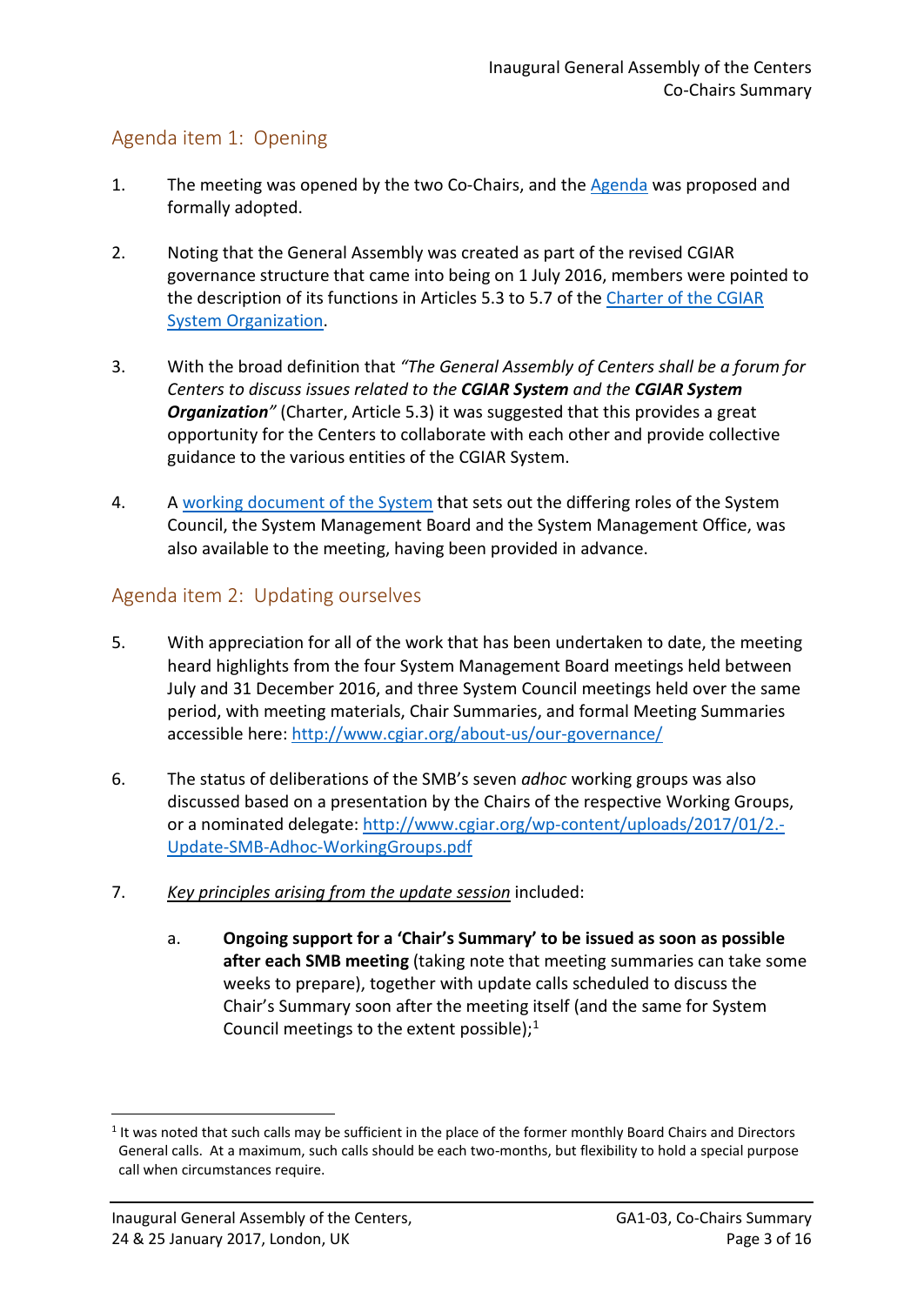- b. **Recognition of the importance of the SMB declaration of interests processes announced as a decision by the SMB at its 4th meeting in December 2016,** and a request for the practical application of that process as soon as possible; and
- c. **Strong support for finding effective ways to involve the voices of the Centers in materials that come before the SMB for decision.** Whilst recognizing that the SMB's formation of 7 ad-hoc working groups was a short-term solution to move quickly from the former system to the new governance model in July 2016, meeting participants were appreciative of the inclusive nature of adhoc working group processes across almost all of the Centers. As the SMB forms its second standing committee (the Strategic Impact, Monitoring and Evaluation Committee), and continues to work with its existing [Audit and Risk Committee,](http://www.cgiar.org/about-us/our-governance/system-organization/system-management-board/system-management-board-standing-committees/) the General Assembly emphasized the benefits of the SMB adopting working practices that provide the opportunity for Centers to be able to feed into discussions of the SMB's Standing Committees before formal proposals come up to the SMB.

## <span id="page-3-0"></span>Agenda item 3: Strengthening System-level resource mobilization

- 8. Benefiting from high-level introductory remarks from Tony Simons, the meeting formed a series of adhoc groups to consider opportunities and challenges with regard to strengthening System-level CGIAR funding, including the practicalities and modalities of approaching and securing new funding from innovative sources.
- 9. With more specific initiatives/items to follow up on listed in Appendix 2 (agreed actions from the meeting), some of the *high-level principles arising from the group work included:*
	- a. **A strong CGIAR narrative, brand and marketing approach that can communicate the value of CGIAR research and the impact it can contribute to in a more compelling way is vital for better positioning CGIAR for funding opportunities and as a valued partner**. Recognizing that representing a System requires a focus on how the CGIAR System is greater than the sum of its parts, any exercise undertaken to develop a more compelling CGIAR System narrative and strengthen the CGIAR brand needs to consider the counter-factual situation of what would be lost or not available if the CGIAR System did not exist.
	- b. **CGIAR needs to explore a greater diversity of funding opportunities through a focus on engaging with new funders, including in partnership with key Foundations**. Participants also highlighted the benefits of exploring how innovative financing mechanisms may offer an opportunity for increased predictability, with the suggestion being made that CGIAR should take steps to familiarize itself with the range of potential innovative financing instruments, given the breadth of potential tools now available.
	- c. **Strong, more temporal funder intelligence is an essential requirement for enhanced engagement with CGIAR's funders.** Improved due diligence as well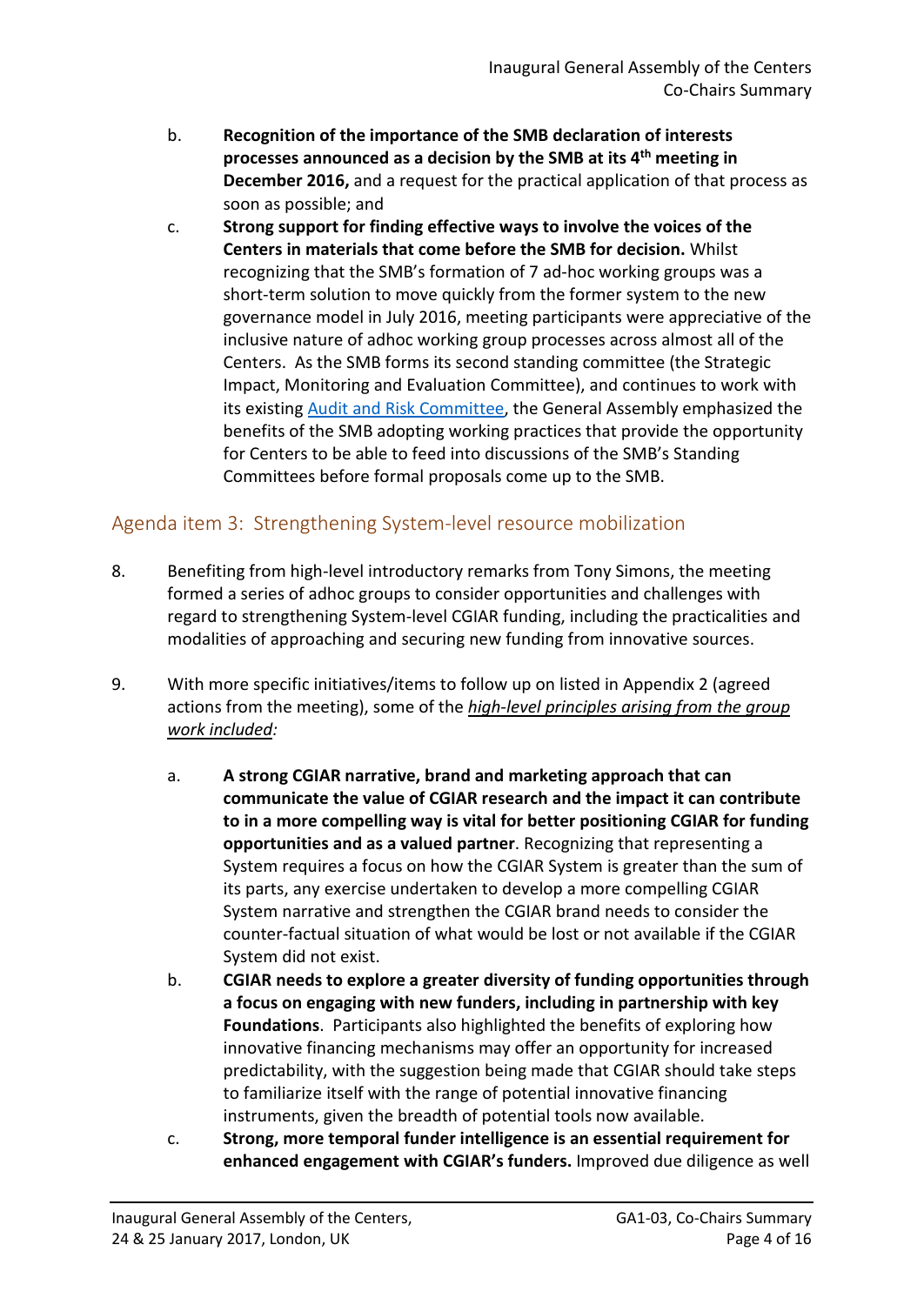as the mapping of funders to parts of the CGIAR System which match the priorities and strategies of those funders was identified as important. Such an exercise was also identified as a means of CGIAR ensuring that it is meeting donor expectations in a proactive, measurable way.

d. **CGIAR needs to be more strategic in its engagement with Countries, particularly emerging economies and developing Countries.** It was suggested that this could be done through better acknowledgement of their current contributions to the System; recognition of the range of future contributions they could make; engaging with a broader set of influential actors in the country beyond Ministries of Agriculture; and finding more effective ways for emerging economies and developing countries to play a meaningful role in CGIAR governance.

## <span id="page-4-0"></span>Agenda item 4: Thinking as a System

- 10. The session was framed by a reminder that the transition to the new governance arrangements only occurred in July 2016, and that in the 6 months that has passed, everyone has been working very hard to make the reformed System work. It was pointed out that there are a number of clear champions of the CGIAR System, and growing recognition from the System Council of the capacity of the System Management Board to deliver on its role, and when required, take tough decisions.
- 11. By way of illustration of the new energy around CGIAR as a System, the Co-Chairs shared an extract of the remarks made by Dr. Juergen Voegele, Chair of the System Council during the joint CGIAR and CIMMYT 50 Years celebration in Mexico in September 2016. Highlighted through a small compilation of video clips, the General Assembly was reminded that *"we have to find a way to get our narrative to a point where the world will look to us as an institution and say this is where we're going to bet the money. If anyone can do it, it's the people in this room and it's the people of CGIAR."[2](#page-4-1)*
- 12. Challenging themselves to ask whether CGIAR was now operating as a more effective System, General Assembly participants identified areas of real progress, while highlighting areas for further improvement together with the concrete ways in which they could contribute to these needs.

### 13. Key principles arising from the conversation included:

a. **A pressing need for CGIAR to be better able to articulate and communicate CGIAR's comparative advantage and the value it offers through a more compelling narrative and clearer branding**. It was agreed that a narrative for the system as a whole will need to be able to frame what all the parts of the

<u>.</u>

<span id="page-4-1"></span> $2$  The associated press release, made at the time of the System Council's approval of the program elements of the new 2017 – 2022 CGIAR Portfolio is accessible here: [http://www.cimmyt.org/press\\_release/cgiar-system](http://www.cimmyt.org/press_release/cgiar-system-retools-to-fight-hunger-and-climate-change/)[retools-to-fight-hunger-and-climate-change/](http://www.cimmyt.org/press_release/cgiar-system-retools-to-fight-hunger-and-climate-change/)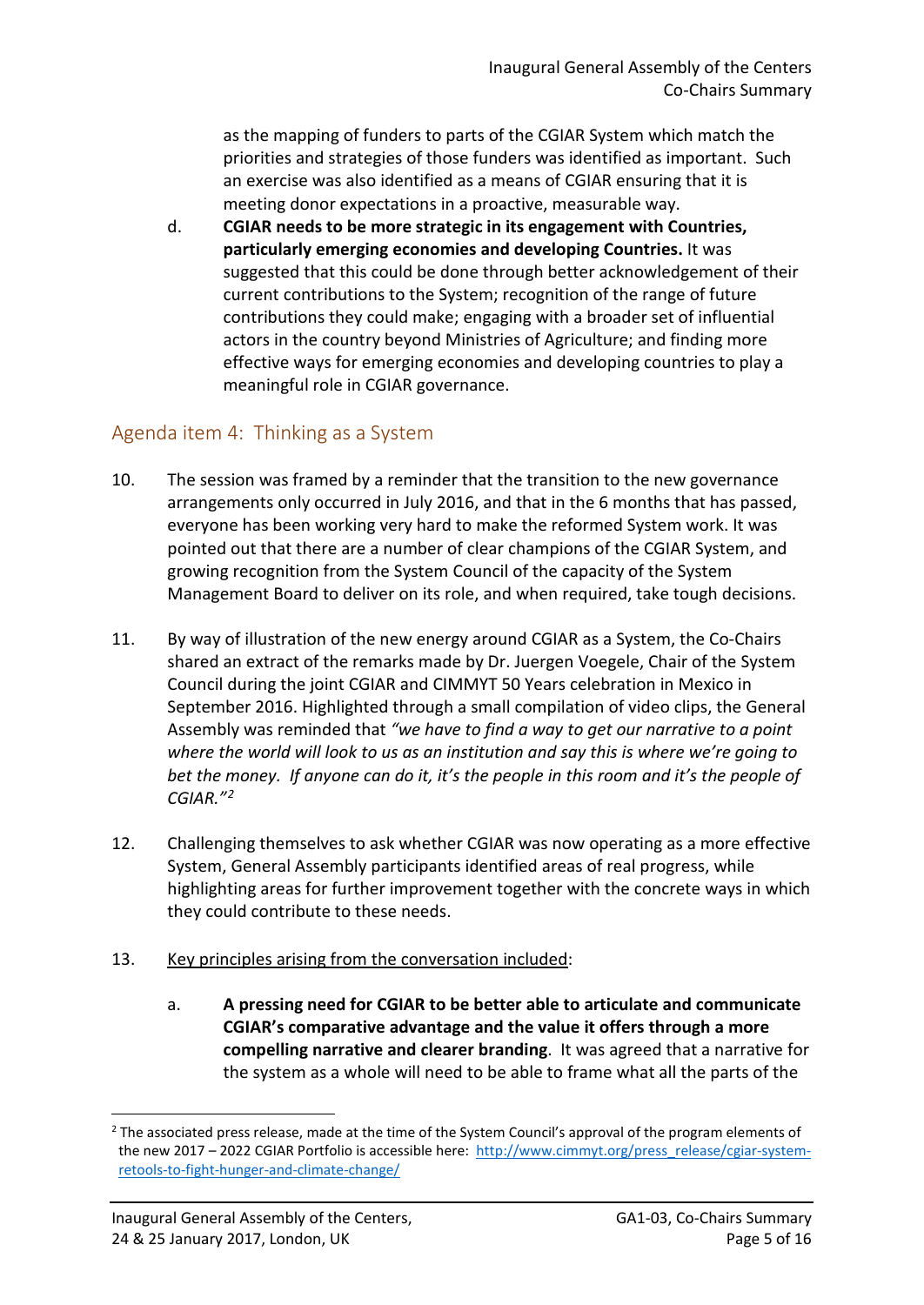System together offer in light of the world's current grand challenges and the expected impact that CGIAR can contribute to.

- b. **Improving the performance of the system needs to involve careful consideration and collective action** on key areas of priority setting, monitoring and evaluation, and impact assessment.
- c. **Collaboration in the implementation of the new 2017 2022 CGIAR Portfolio is essential for successful delivery against the 2022 intermediate targets**. The System should be continually exploring and implementing approaches in which entities across the System can better collaborate with each other and with Partners, all the while focusing on outputs, outcomes and potential impacts, and ensuring efficiency in our actions.
- d. **A strongly held view was that greater direct engagement between the System Council and the Centers will create opportunities for a meaningful dialogue with funders on impact,** as well as being able to provide funders with an increased opportunity to see the realities of CGIAR's strengths first hand. Meeting participants thought one of the most effective ways to deliver on this principle was to hold all System Council meetings at a CGIAR Center, and suggested this be immediately put forward for consideration.
- e. **There is an urgent need to find effective and efficient ways to support renewal of infrastructure across the System**, which may be better achieved through a collective approach.

## <span id="page-5-0"></span>Agenda item 5: Ideas sharing space

- 14. Recognizing the inevitability of new strategic issues arising for consideration in 2017 beyond those that are already on people's radar, this session allowed participants to put forward subjects and ideas for future action or discussion. Observations made during the session included:
	- a. **The framing of a strong 'value for money proposition' for CGIAR could be extremely valuable –** with the need first to find agreement on the definition of 'value for money' and then identify appropriate criteria for that value to be measured. Meeting participants supported the idea of drawing on earlier draft materials, without being limited by that work.
	- b. **The need for the governance arrangements of the CGIAR Research Programs to be brought into line with the July 2016 governance reforms.**  Meeting participants noted that whilst the roles and functions of the SMB, System Management Office and System Council were now more clearly defined, there was considerable confusion, and thus operational risk, in terms of the multiple views across the System on where oversight responsibilities rested in respect of the CRPs. Taking note that the SMB's 2017 work plan will include a review of CRP governance arrangements, meeting participants emphasized the need for that review to also consider the ongoing role of Independent Steering Committees, to better reflect the advisory nature of those groups, and the fiduciary responsibilities carried by the Lead Center.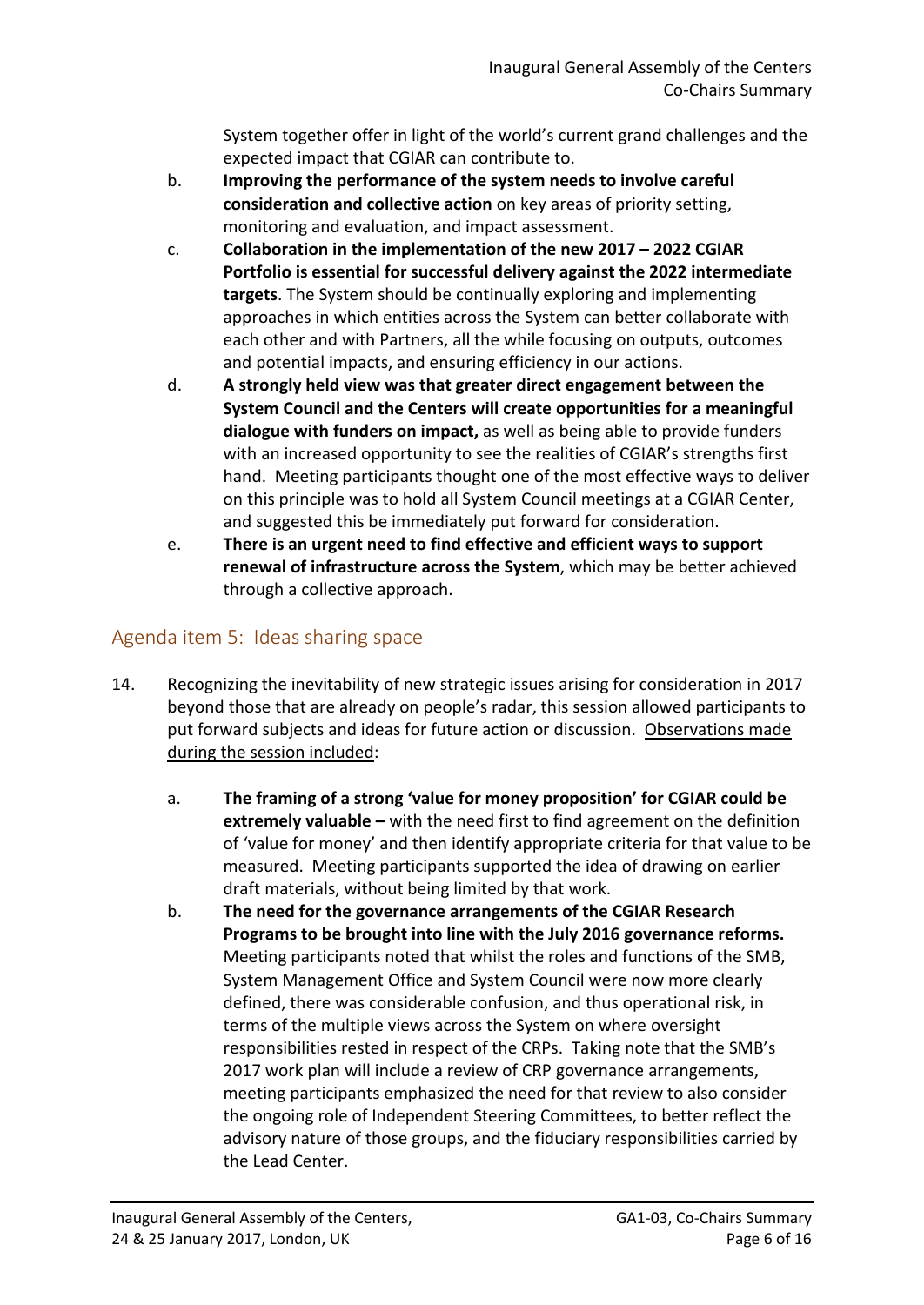- c. **While capacity development is well embedded in each CGIAR Research Program and many CGIAR Centers, opportunities should be found to improve the coherence and scale of impact of CGIAR capacity development efforts.** One proposal was to ensure appropriate membership and leadership of the existing community of practice on capacity development, perhaps through a strengthened mandate.
- d. **There would be benefit in additional clarity being obtained around which Center activities do not fall within the definition of 'CGIAR Research',** thus facilitating Center participation in new non-science research initiatives without the pressure that such actions will be caught up in the cost sharing policy and its procedures.

## <span id="page-6-0"></span>Agenda item 6: Improving system-level financing modalities

- 15. This session sought to collect ideas to contribute to a planned May 2017 System Council strategic conversation on improving financing and financing modalities for the System against the background of:
	- a. A number of fundamental questions now arising in respect of whether the 'Windows' funding mechanism can provide sufficient predictable and sustainable resources to deliver on the research agenda in the System Council approved 2017 – 2022 CGIAR Portfolio; and
	- b. CGIAR System Organization's Executive Director, Elwyn Grainger-Jones, having been asked by the System Council to prepare a discussion paper for that May 2017 conversation.
- 16. Making use of smaller groups to discuss the details of the various challenges now before the System, in the plenary report back the following key principles arose:
	- a. **Genetic resources, including genebanks, are an important asset of the CGIAR system which need to be supported in a way that ensures that they can continue to provide value to the whole CGIAR and the world.** However, while there is a value to the whole CGIAR System, more careful consideration needs to be undertaken on the exact modality for funding genetic resources, and particularly the genebanks, taking into account that not all Centers and programs manage a collection or make direct use of genetic resources in their work.
	- b. **A more effective funding model for CGIAR System entities should focus on which governing body has jurisdiction over the particular entities' activities and budgets**. One specific proposal tabled for consideration as the paper for the System Council's May 2017 meeting starts to take shape, is whether funding for the ISPC, IEA and trustee, and a proportion of the CGIAR System Internal Audit Function arrangements (once agreed) and System Management Office's costs, could be paid from a contribution from all of the System Council's voting members (thus addressing the "free riding" issue that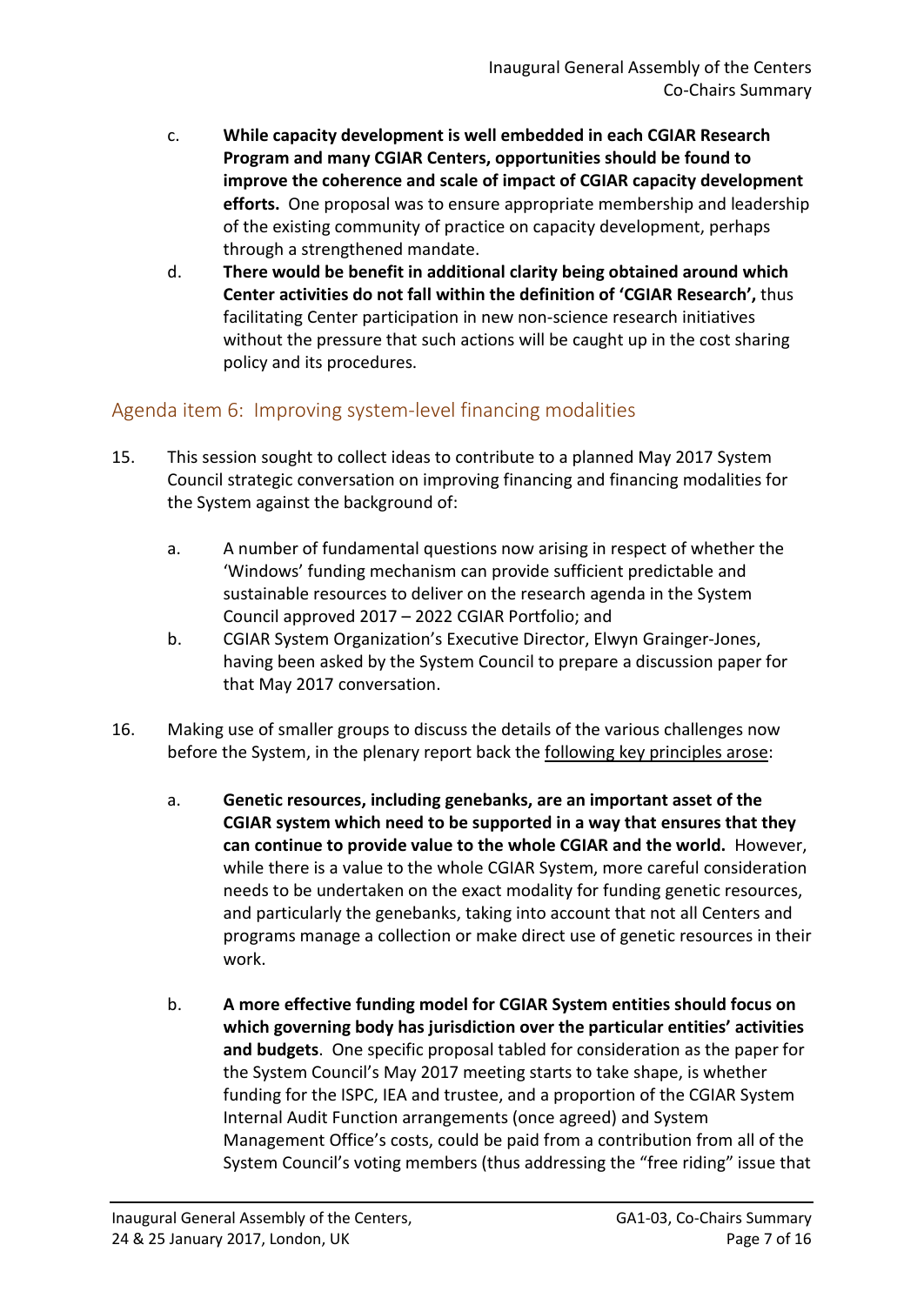Window 1 funders are particularly concerned about), and that the Centers should be funding, through a mechanism they agree, the Centers' proportional costs of the System Management Office's operations dedicated to the Centers, and for the SMB and the work of its committees.

c. **Stability and predictability of funding are key pillars in supporting effective program planning and implementation, and should be reflected in both the development of annual financing plans and the actual allocation of funds received**. Recognizing that the final decision on the 2017 Portfolio Financial Plan ('FinPlan') will need to be taken by the SMB, the General Assembly proposed that any methodology developed to guide the disbursements of Window 1 and Window 2 to balance funds received against what was budgeted, would benefit from significant advance consultation with the Centers.

## <span id="page-7-0"></span>Agenda item 7: Starting to frame a system-level statement on risk appetite

- 17. Noting that the revised governing documents envisage the System Council's approval of a 'risk management framework of the CGIAR System' as recommended by the SMB (Charter, Article 8.1), this session provided an opportunity for the General Assembly to provide some early reflections on risks that need to be considered from a System perspective when developing the relevant risk management framework.
- 18. By design, input generated from the General Assembly was framed in a way that it could be shared as a 'thought piece' to feed into discussions during the inaugural meeting of CGIAR's Center Audit Committee Chairs (or their respective Audit/Finance committee delegates) on 31 January 2017.
- 19. Guided by the principle that Center-specific risks must be overseen and managed by individual Center Boards and management, once consolidated from the inputs of the small group conversations, the plenary session saw the Centers put forward an initial list of 17 non-prioritized, non-categorized (and not necessarily final or exhaustive) risks for the System to consider as it set out about to develop a risk management framework of the CGIAR System.

#### 20. That early list of non-ranked risks to consider comprised:

- a. **Security of our personnel**  political instability, personnel security given the very challenging areas in which we work
- b. **Scientific fraud**  Centers are the best placed to prevent it happening, but if it does happen, then it could taint the system more broadly
- c. **GMO/CRISPR are we speaking as a System and saying the same thing?**  Important to recognize that there are stewardship questions as well as legal and compliance considerations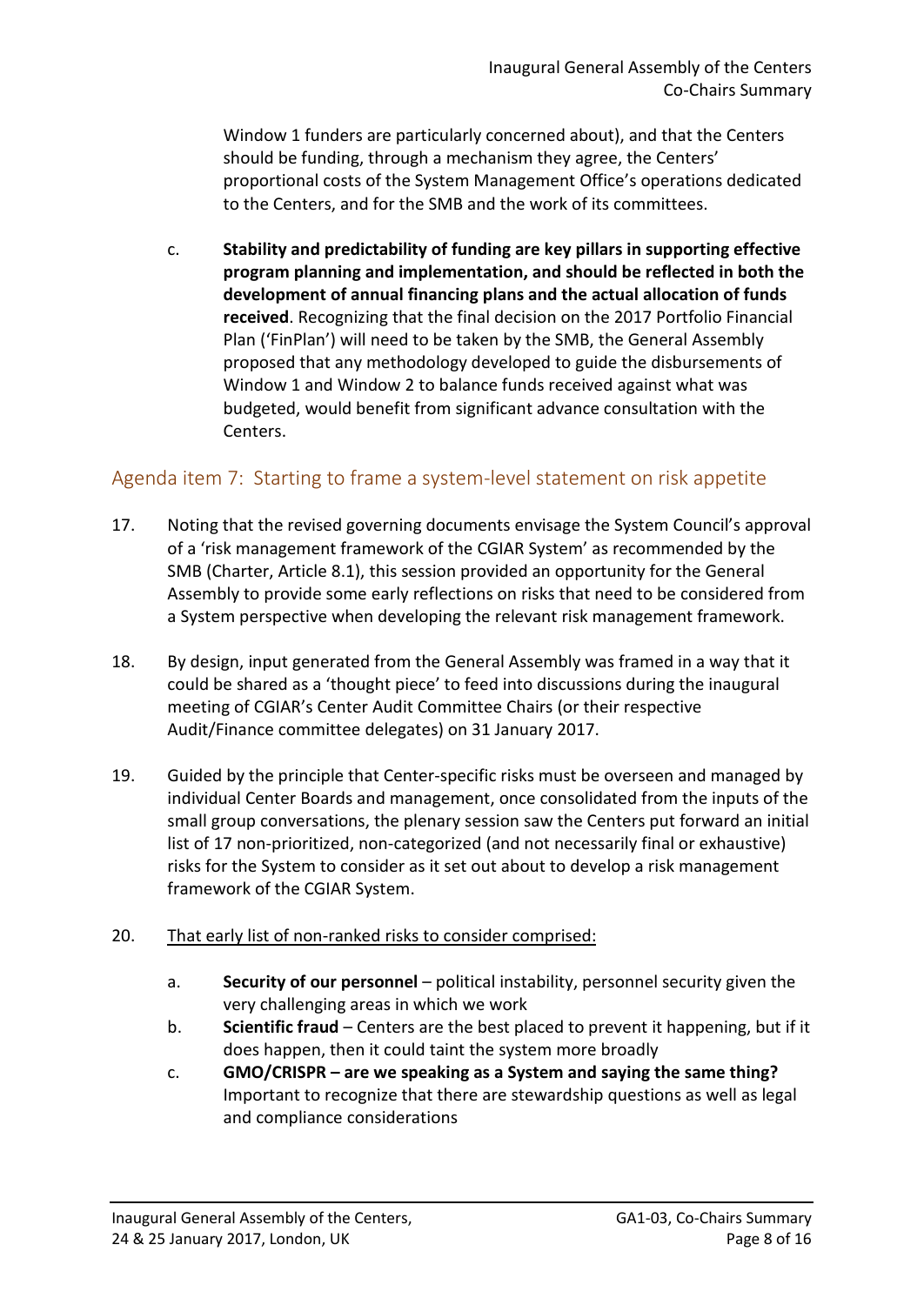- d. **Questions on communications capacity and coherence undermining our credibility as a System** – with questions arising on the System's ability to respond appropriately to negative press; capacity to manage CGIAR's social media interactions and footprint; the consequences for the System and its brand name from delivering different messages/not speaking with one voice
- e. **Financial sustainability:** ability to mobilize; stability/volatility, sustainability, overall amounts, timing and overall amounts in the particular windows
- f. **IT Systems integrity**  availability & performance of the IT platforms, but also capacity to identify and effectively respond to cyber-attacks and denial of service issues
- g. **Failure to deliver outcomes and impact** Not simply failure to deliver against agreed targets, but incorporating failure to be able to adapt to changing circumstances/demands; the pressures facing CGIAR to deliver 'impact in the short term', when the research questions necessarily require a capacity to undertake both high and low level science
- h. **Inconsistent contracting policies**  giving rise to the risk of negative precedents for other System elements
- i. **Inconsistent employment policies** 'best employer' type terms are undermined with inconsistent practices and policies
- j. **Incoherent in-country approaches and hosting arrangements** including how we work with governments, and legal risks in countries in which we operate
- k. **Financial fraud** Center specific cases impacting the System as a whole; the inherent risks from the CRP model; potential misappropriation of funds internally and across the many partnerships
- l. **Inability to adapt to changing political environments**  altering how CGIAR positions itself and interacts with its traditional Funders, creating also potential opportunities for new relationships and/or new avenues through which traditional relationships can be accessed and supported
- m. **Intellectual assets management and potential non-compliance with treaties -** misappropriation of assets; being too risk adverse and missing opportunities to be in the lead and capitalize on CGIAR's comparative advantages; operating according to rapidly changing external environments with out-ofdate procedures; bio-piracy issues and not playing by rules for movement of genetic material
- n. **Partnerships** particularly questions regarding the complexity of undertaking due diligence on the many partners and funding sources;
- o. **Reserves policy and Center closure procedures** whether these are appropriate, and how individual Center financial positions may impact the capacity to deliver the holistic research agenda
- p. **Inconsistency in indirect costs being applied across the system** possible future liability issue
- q. **Governance within CGIAR system**: e.g. (a) potential for conflict between SMB and the System Council; (b) Conflict of Interest particularly in the deliberations of the SMB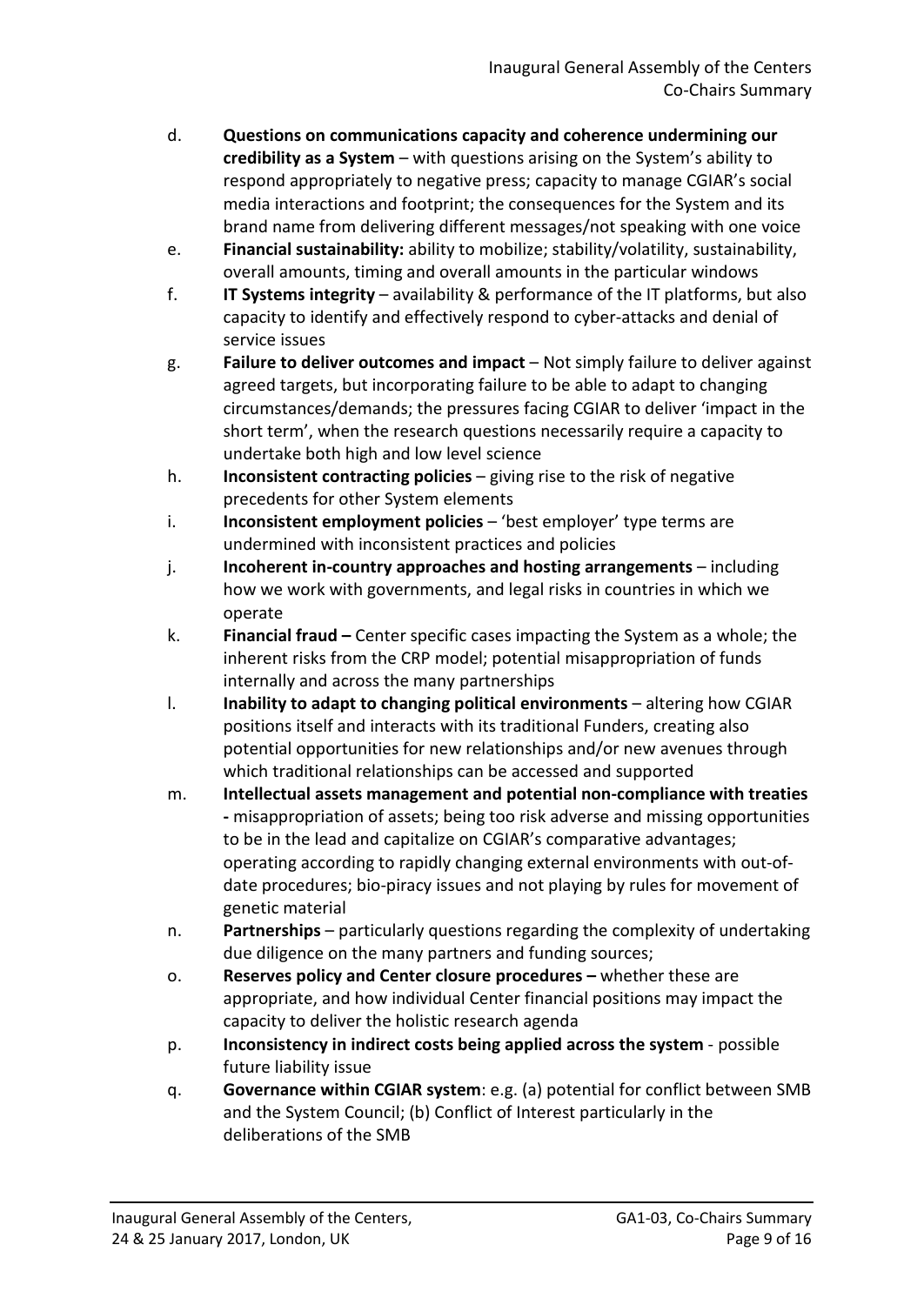- 21. During the report back, the meeting participants acknowledged that as work on the development of the risk management framework of the CGIAR System evolved, it would be important to:
	- a. **Ensure an appropriate categorization of the risks** that are ultimately identified as the relevant System-wide risks after broad consultation (with categories to potentially comprise: governance, finance, science, communications, security, partnerships).
	- b. **Allocate oversight for those risks between the relevant stakeholders so that the right body is charged with responsibility in regard to the most relevant of risks** (and maintaining as a core principle that the Centers themselves manage Center-level risks).
	- c. **Articulate clearly for System-level risks, the overall risk appetite for the System**, noting that there are clearly risks such as staff security or the misuse of funding, where there is zero tolerance, but that there are also other risks that also give rise to significant potential opportunity if exploited in an appropriate way.
	- d. **Ensuring that the risk management framework is developed in conjunction with appropriate cross-system escalation processes,** and that any such system envisages both escalation and de-escalation of risk issues, building and relying upon the Center-specific escalation processes that are already in place.
	- e. **Strengthen the System's capacity to communicate risk issues in a way that enhances the capacity of the responsible party to take informed action on that issue** (whether Center Board, SMB or System Council).
	- f. **Support implementation of a risk management framework of the CGIAR System with some common principles across the Centers.** Potential elements suggested included having a statement of intent; educate staff to more effectively embody risk management in all that they do; champion values across and within the system; and build a better sense of shared responsibility to support the System becoming truly impactful.
- 22. Thinking beyond bio-piracy considerations and the risks of non-compliance with international treaties, the meeting also had the benefit of Ann Tutwiler posing the broader question of what should CGIAR's position be in those areas where there are no, or very few, rules or norms in regard to some of the issues that CIGAR is dealing with. Examples included: (i) the absence of rules around the dematerialization of intellectual assets (although noting these were now under development); (ii) very different views on whether there should be specific legislation and ethical norms adopted globally in respect of the use of 'CRISPR' (*Clustered Regularly Interspaced Short Palindromic Repeats*) technology; and (iii) inconsistent implementation and rules at the national level for the Nagoya protocol in the treaty.
- 23. Recognizing the significant reputational risks for the CGIAR System and its Funders as a whole in respect of genetic resources use, it was confirmed that a primary goal of the soon to be operational policy module within the Genebanks Platform, was to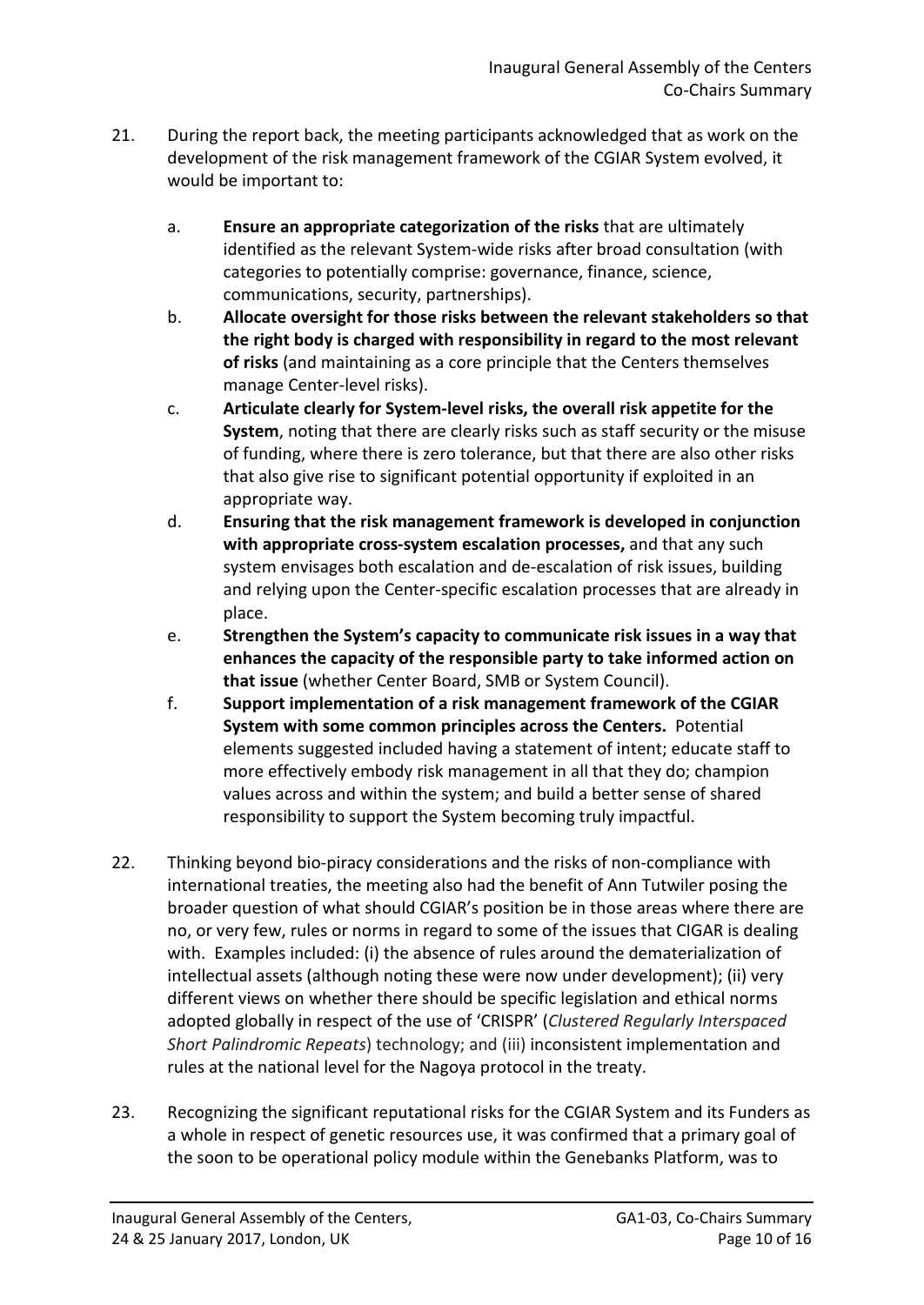ensure better connectivity and awareness of different parts of the System around the various issues. It was noted that a survey to help the SMB think about the implications for the contracting arrangements for the Genebanks Platform and its overall governance has been circulated to the Directors General of the eleven 'Article 15' Centers (i.e. those managing a genebank and thus having legal obligations under the treaty), with the confirmation that the survey, and its results in due course, would be shared more broadly.

- 24. Before moving to the next agenda item, meeting participants agreed that CGIAR needed to be on the front foot on topics such as CRISPR, recognizing that it has the power to be an incredibly powerful tool, but that there is a critical need to be able to marry the interests of those involved in the biodiversity world and the CGIAR impact agenda to make sure that CGIAR as a System gets its position right.
- 25. There was also recognition that, as for past conversations on genetically modified organisms, the substantive risks arising in respect of the CRISPR technology are not necessarily formal and legal, but political. Further, that there are not only potentially negative risks, but opportunities for the impact that CGIAR wishes to have, and that to take advantage of that opportunity, CGIAR needs to be much more agile in how it talks about CRISPR technology.
- 26. Thus, it was suggested that in addition to having the technical policy module of the Genebanks Platform working on key policy questions, CGIAR needs to:
	- a. develop a succinct CGIAR position on CRISPR that is able to be understood by external stakeholders (with the request that the CGIAR position on GMOs also be again shared to see if it needs to be updated or refreshed);
	- b. ensure that through an appropriate mechanism, technical positions are reviewed for political astuteness before being released; and
	- c. be more active at a leadership level in international fora, particularly in respect of the treaty, and attending such fora not as one CGIAR speaker, but being present as a senior team to ensure positive, proactive engagement on the key topics before the international community.

## <span id="page-10-0"></span>Agenda item 8: Thinking on selected CGIAR System Entities

- 27. Advance planning for this session took into consideration that 2017 represents a year when a number of the key functional responsibilities of the System's operational or advisory bodies are under review by the System Council and/or the SMB.
- 28. Specifically:
	- a. **The System Council will approve in 2017 revised terms of reference for the ISPC and IEA**, taking into consideration input from the SMB (CGIAR System Framework, Article 6.1.e);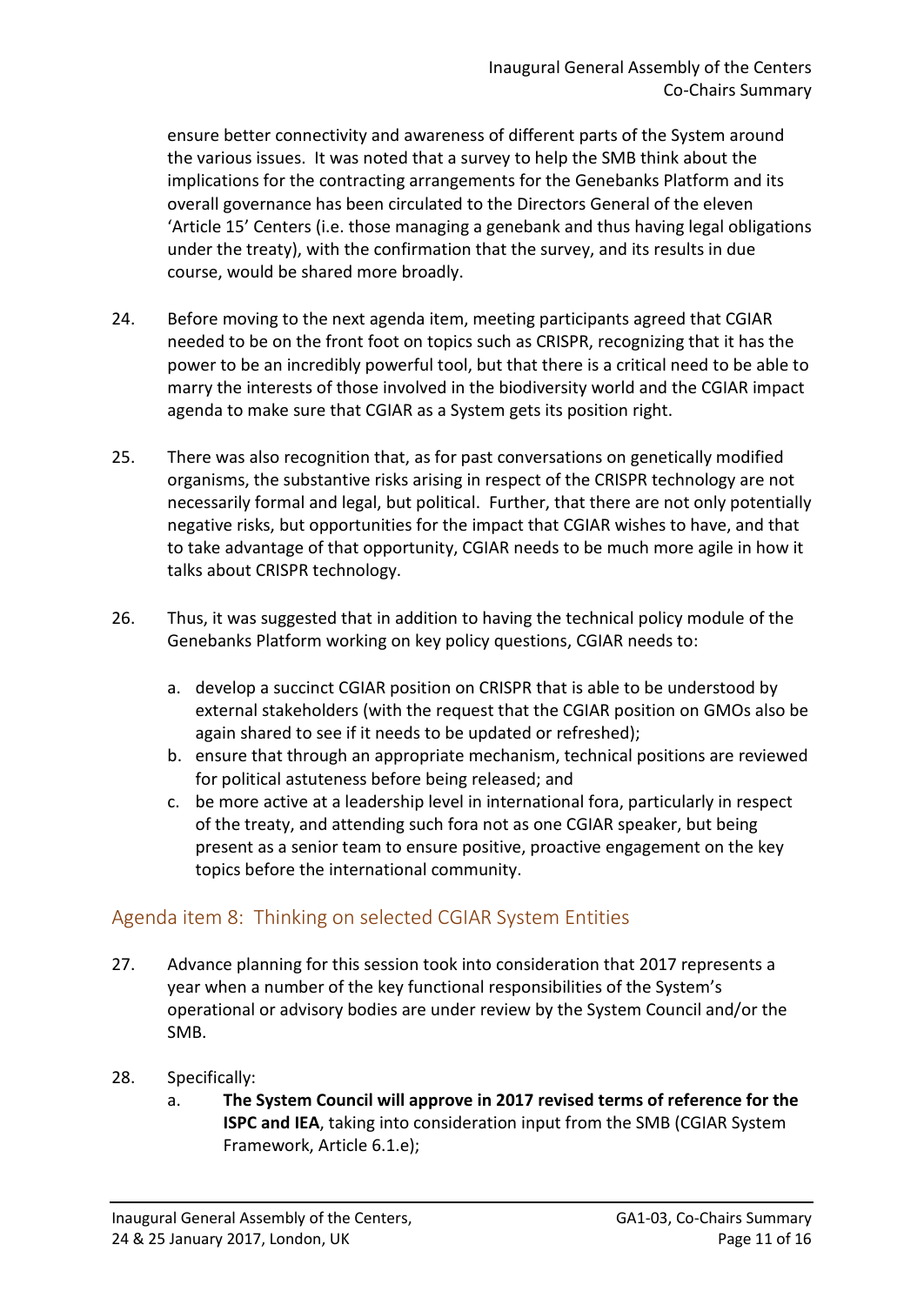- b. **The SMB will approve in 2017 the terms of reference and process for fulfilling the Internal Audit Function**[3](#page-11-0), taking into account the inputs from the System Council and audit arrangements of the Centers; and
- c. **The Executive Director of the System Organization will, in 2017, set a strategic business plan for delivery by the System Management Office** to meet the functional responsibilities of the Office (Charter, Article 8.1), although prioritized according to the 2017 needs of the System, as articulated by the SMB and System Council.
- 29. Before breaking out in to groups to reflect on possible input and next steps, the Executive Director presented his early reflections on an appropriate business plan for the Office for 2017, as informed by calls that he had made in December 2016 with Board Chairs, Directors General, CGIAR's Funders and other stakeholders.
- 30. Welcoming the Executive Director by virtual connection, the meeting expressed appreciation for the opportunity to provide direct input into the business planning process for the Office. Meeting participants provided high-level feedback on the Executive Director's suggested priority areas for the Office's 2017 actions, together with his proposals to address capacity gaps in key areas (including prioritizing a modest number of new resources to focus on System-level funder engagement activities and a stronger effort on System-wide communications).
- 31. After a breakout group session on the various System entities, the plenary session was used as an opportunity to identify strengths in the operations of the ISPC and IEA models, noting also areas for potential clarity and/or strengthening. Similarly, the meeting participants recognized the importance for the System as a whole of having internal and external audit arrangements that provide adequate assurance as contemplated by the CGIAR System Framework and Charter. The sentiment however, was that looking to the future, the System will benefit from an assurance framework that builds heavily on what already exists at Center level, is risk-based, and delivers a value add for the System on a cost-effective basis.
- 32. With time not permitting an exhaustive conversation, the preferred view was for the incoming 2017 conveners of the Board Chairs and Directors General to prepare a communication to the System Council on the key elements of the conversation in respect of the ISPC and IEA. A separate aide-memoire was agreed to be prepared by the Co-Chairs from the session to help that work be taken forward.
- 33. The Centers' Audit Committee Chairs' forthcoming meeting on 31 January 2017 was then identified by the group as an appropriate forum for a more detailed conversation on the issues arising in respect of adequate Internal Audit Function arrangements, to be ultimately agreed between the System Council and SMB.

<u>.</u>

<span id="page-11-0"></span><sup>3</sup> The 'Internal Audit Function' is defined in the new governance system as: "*the arrangements agreed between the System Council and the System Management Board to provide independent and objective assurance and advisory services to the System Council and System Management Board."* (Charter, Article 2(q).)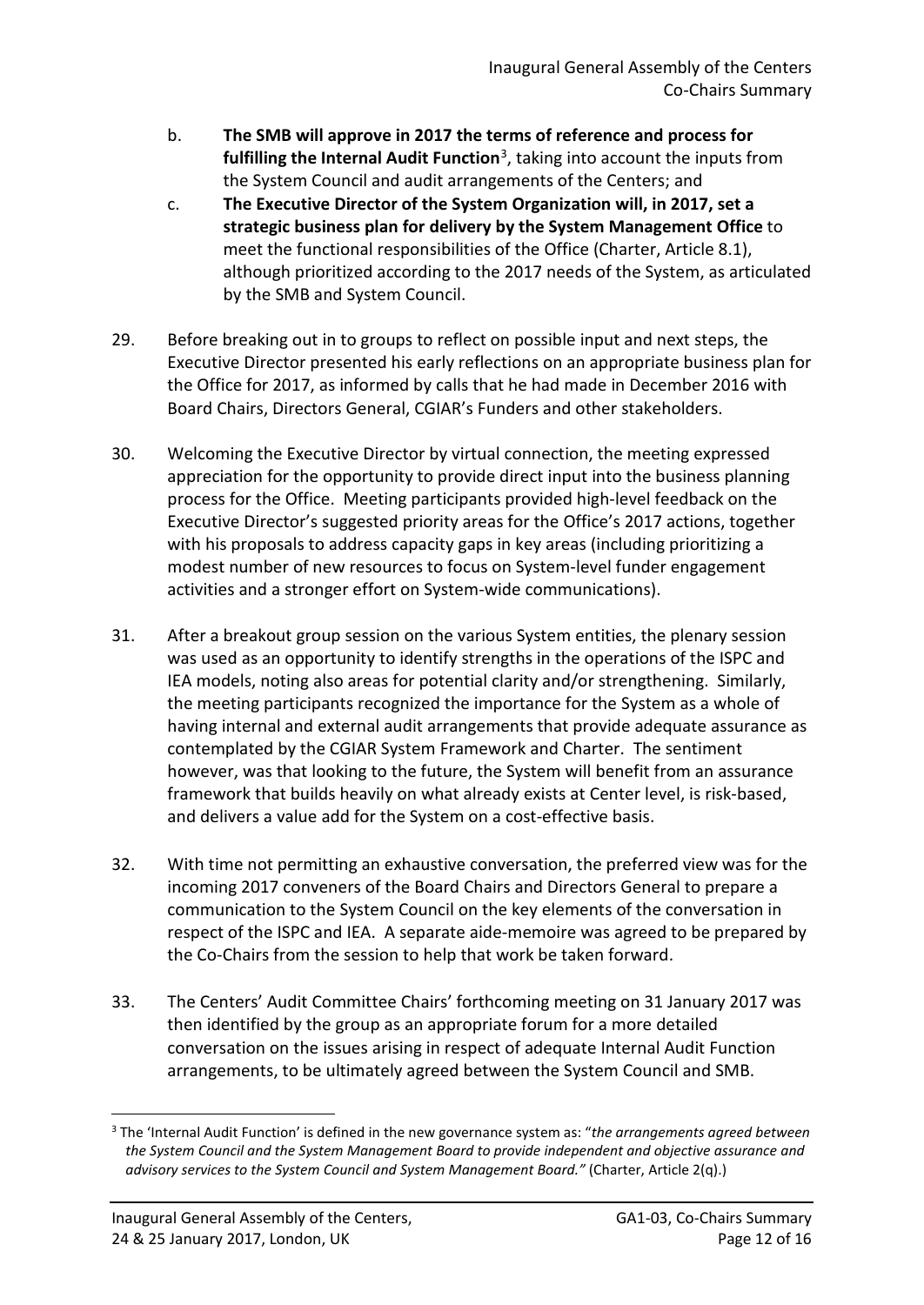## <span id="page-12-0"></span>Agenda item 9: General Assembly of Centers Core Functions

- 34. Recognizing the relative brevity of the definition of the role of the General Assembly in the Charter, a key goal of the session was to support a common understanding of the scope of the General Assembly's function. Margret Thalwitz, Chair of the SMB's adhoc Rules of Governance Working Group, set the scene by presenting the Working Group's recommendations on the forthcoming SMB member selection process, accessible here: [http://www.cgiar.org/about-us/our-governance/centers-general](http://www.cgiar.org/about-us/our-governance/centers-general-assembly/)[assembly/](http://www.cgiar.org/about-us/our-governance/centers-general-assembly/)
- 35. Accepting that the Charter's language could be open to differing interpretations, but agreeing not to propose any amendments to the Charter so early after the transition process, meeting participants discussed high level principles that could be used to develop Rules of Procedure for the General Assembly, appreciating that the Rules could prove to be an important clarification tool as to where certain functional responsibilities lay in the System vis-à-vis the SMB and General Assembly.
- 36. The key principles that the meeting requested be translated into a draft Rules of Procedure by the Office (and for consultation across the Centers thereafter), included:
	- a. **The importance of capturing in the Rules of Procedure the intended spirt of the reform, namely that there is proactive engagement, information sharing and consultation between the SMB and Centers.** In this context, it was noted that the General Assembly is a consultative forum, and not a legal entity with a separate legal personality. Accordingly, the General Assembly's role is to provide strategic input and guidance on topics being addressed by the SMB, although it cannot formally direct the SMB to take a particular action.
	- b. **The General Assembly is comprised of the Chairs of the Board of Trustees in their capacity as representatives of the Board of Trustees, and the Directors General, or their respective delegates, of all fifteen Centers**. The possibility of providing invitations to attend the meeting to the Executive Director of the System Organization and any independent Chair of the SMB should be included, together with other invitations determined important for the effective functioning of General Assembly meetings.
	- c. **The one vote per Center will be exercised by the Board Chair or his/her delegate**, as notified to the Co-Chairs in writing.
	- d. **One in-person meeting per year**, unless strategic opportunity or need arises to suggest otherwise.
	- e. **As a clarification of the Charter, General Assembly meetings will have a Chair and Co-Chair** (the Conveners of the Board of Trustee Chairs and the Directors General, as elected by their peers annually) **and will work in partnership**.
	- f. **The conveners of the Board of Trustee Chairs and the Directors General will also serve as the two ex-officio non-voting Center representatives on the**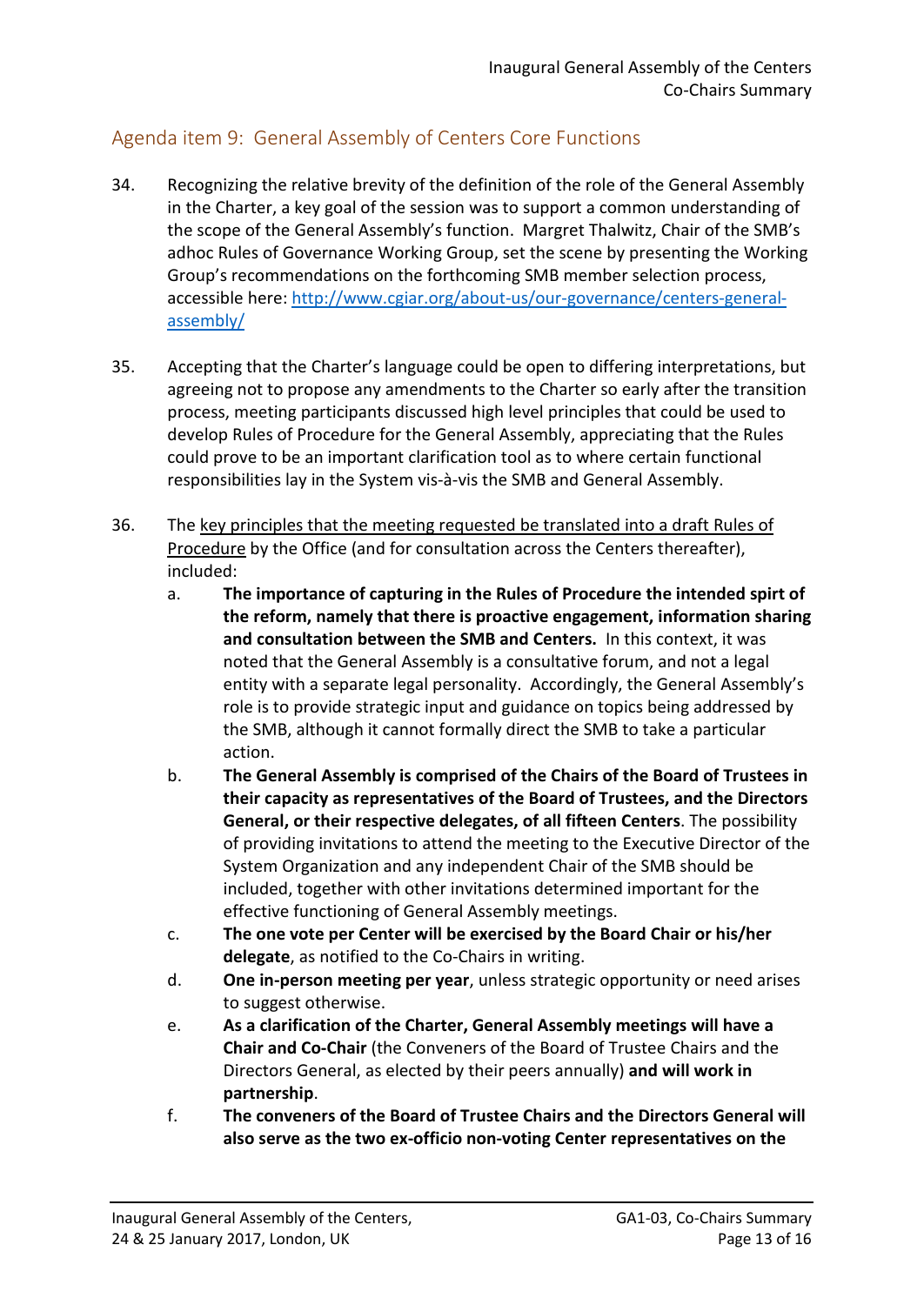**System Council** absent a reason to not follow this practice in a particular situation.

- g. **The Centers' two Council representatives (who represent the Centers as a whole)** have the responsibility to ensure that if they cannot participate in a particular System Council meeting, they work amongst their fellow Board Chairs or Directors General, respectively, to identify and notify to the Office, and the System Council Chair, their nominated alternative.
- h. **A separation of functions is required to maximize the voices of the Centers in the System, particularly in respect of the important role of representing the Centers at the System Council.** To capture that spirit, if it is a Centeraffiliated member who serves as SMB Chair (acknowledging a strong preference from meeting participants for an independent member to serve as SMB Chair in the future), they should not also serve in the convener role (for the Board Chairs, or Directors General, as relevant).
- i. **The General Assembly will receive an annual written report from the SMB**, provided two weeks before the meeting of the General Assembly, to facilitate an informed and focused report-back on SMB actions during the in-person meeting. Effort will be made to ensure increased clarity as the SMB provides updates and reports to the General Assembly, but recognizing that the SMB Chair's formal accountability is to the System Organization, and thus the other members of the SMB.
- j. **Incorporating a means for the General Assembly to provide input into decisions on the ongoing appropriateness of the SMB voting members**, with the potential for individual members to be changed mid-term if required.
- k. **Both the quorum requirements and decision-making (affirmative) will require a two-thirds majority**.
- l. **Unless and until a future General Assembly meeting considers it appropriate to revisit the topic**, the Rules of Procedure would not provide any guidance on the balance between Board of Trustee Members and Directors General in respect of the 7 center-affiliated SMB voting member roles (taking note that the General Assembly declined to adopt the Working Group's recommendation that the voting membership of the SMB be realigned to a model of 3 independent members; 3 Board of Trustee members; 3 Directors General from the current 2:7 ratio, where the 7 Center-affiliated member roles were not allocated between the Center Board of Trustee members and Directors General).
- 37. It was also proposed that there be a standing invitation (but not an obligation) to the Conveners of the Board Chairs and Directors General to attend all SMB meetings, with the appropriate SMB Rules of Procedure being amended if required.
- 38. The General Assembly then made the **following key decisions** required as part of the functions outlined in the Charter, Articles 5.3-5.7, relevant for this particular gathering, provided in summary below and in full form in Appendix 1: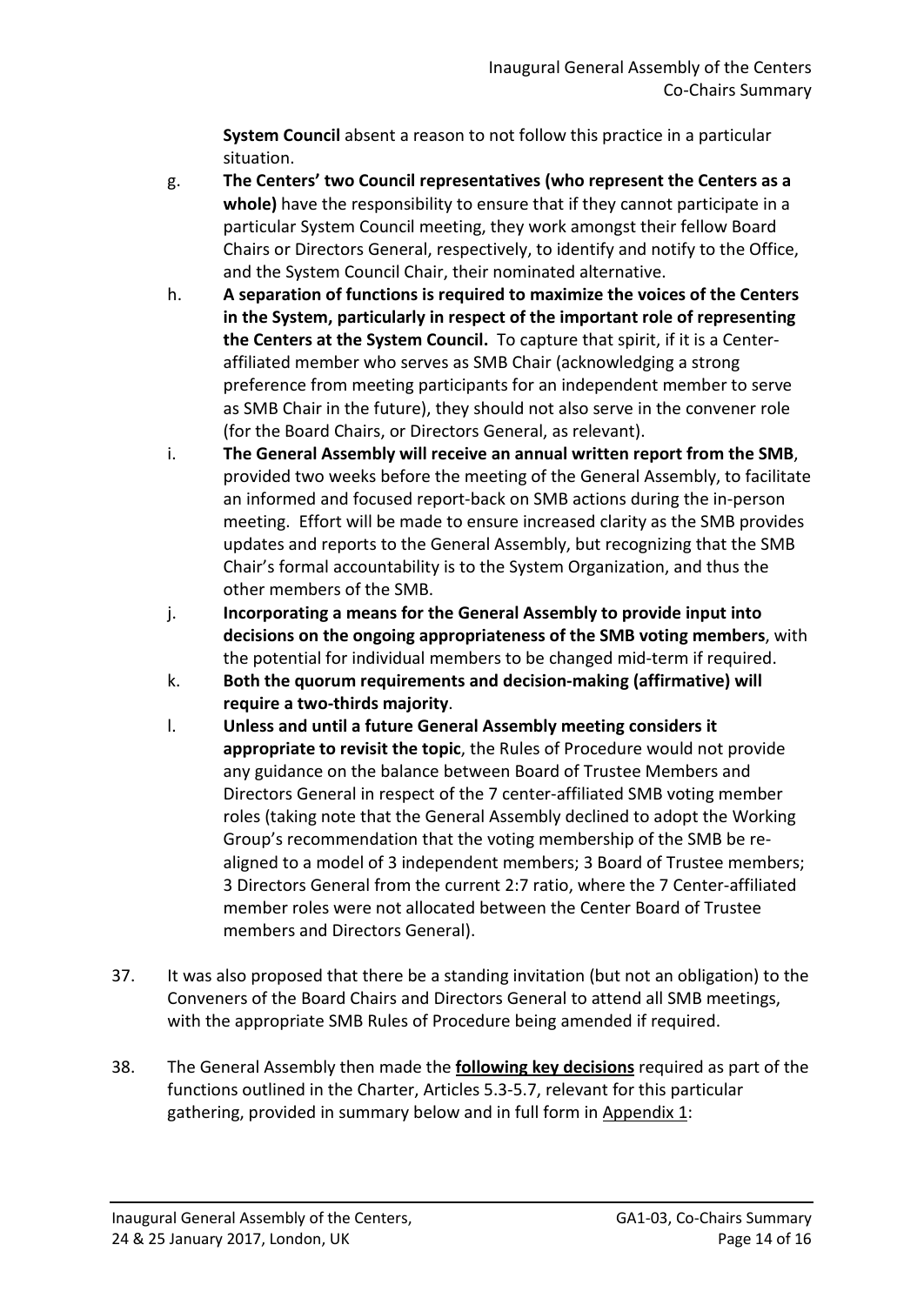- a. **GA/M1/DP1: Formation a Nominations Committee** based on agreement to use Approach 2 – Build a new ad hoc Nominations Committee comprised of five persons with the time to commit to the process as follows: Two Board of Trustee members as selected by the Boards of Trustee Chairs, with a preference for at least one Board of Trustee Chair to be so nominated; Two Directors General, as selected by the Directors General themselves; and One independent member with knowledge of the System, but not currently directly involved in it
- b. **GA/M1/DP2: Election of representatives of the Board of Trustee Chairs and the Directors General**, selected by the groups themselves as both Conveners of their respective groups and Co-Chairs of the General Assembly for 2017[4](#page-14-2), and agreement that the Conveners also would serve in the capacity of the Centers' two ex-officio non-voting members of the System Council<sup>5</sup>.

## <span id="page-14-0"></span>Agenda item 10: Open Space

- 39. Recognizing that in formulating the agenda for a two day gathering of the General Assembly not all topics could be covered, this second 'Open Space' session allowed participants an opportunity to identify items which are important to put on the agenda of the Centers and the General Assembly for future review.
- 40. The following thoughts emerged:
	- a. It is **vital for CGIAR to align with key development agendas such as the SDGs and the Paris Agreement**. Following on from that, CGIAR needs to be able to properly articulate and communicate the relationship between CGIAR and these development agendas through any new CGIAR narrative developed, specific communication pieces, and in its web presence. Meeting participants agreed it would be important for CGIAR to be able to better articulate its business case in the context of SDG terminology, and a sub-set of meeting participants agreed to collaborate on this front (as more clearly set in Appendix 2).
	- b. It is of **equal importance to be able to make the case of the value of CGIAR's global work which generates international public goods as well as the value of the site specific application of those goods** through country level engagement approaches such as CGIAR Country Collaboration.

## <span id="page-14-1"></span>Agenda item 11: Wrap up and Meeting close

41. Taking note that the meeting had covered a number of governance and procedural meetings, Centers were invited to also take the opportunity to give a very short intervention on the exciting science that is emerging from CGIAR Centers as they continue to strive to achieve CGIAR's 2022 intermediate targets, and make major

**<sup>.</sup>** <sup>4</sup> As required by the Charter of the CGIAR System Organization, Article 5.6(b)

<span id="page-14-3"></span><span id="page-14-2"></span><sup>&</sup>lt;sup>5</sup> As required by the Charter of the CGIAR System Organization, Article 5.6(f)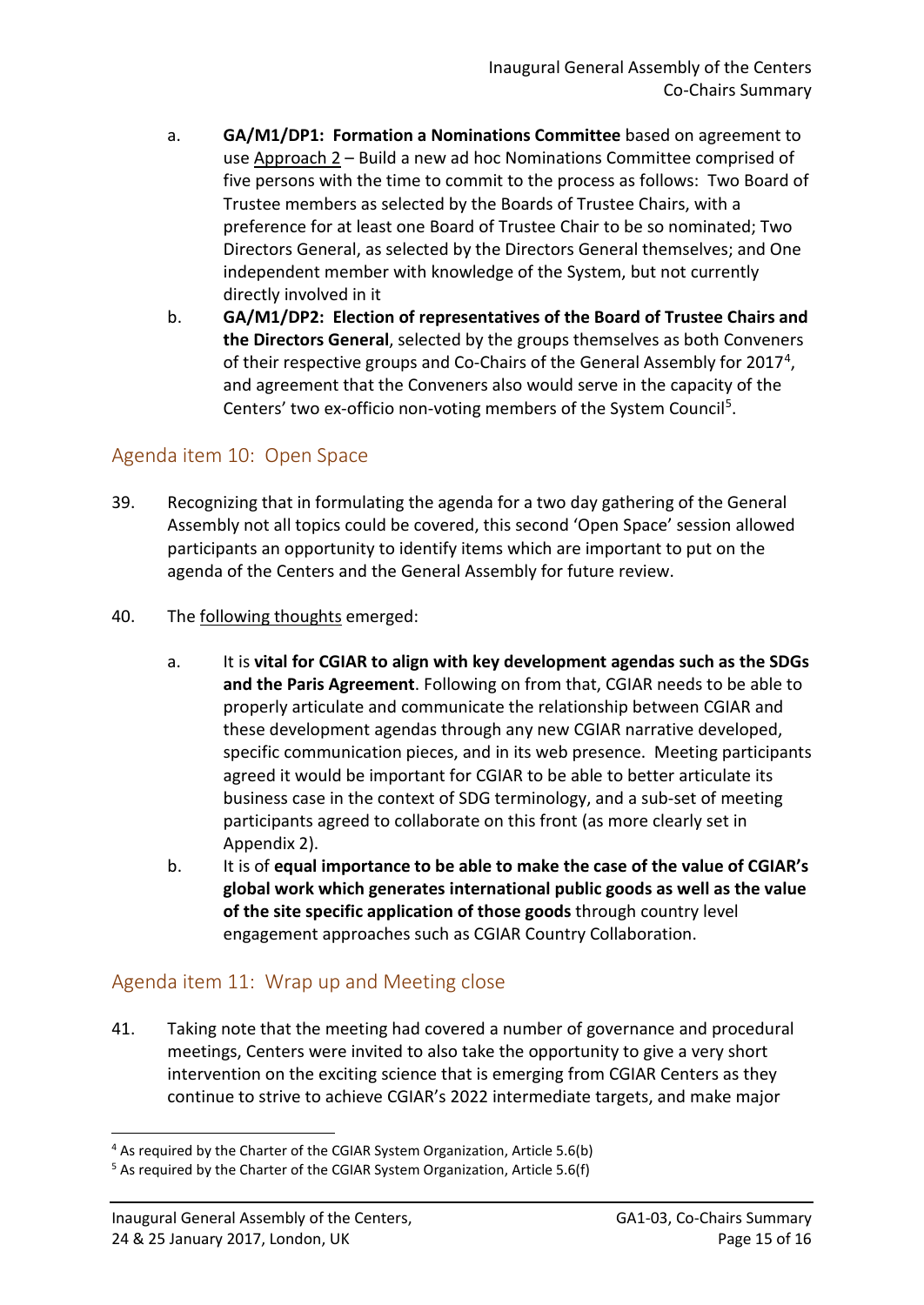contributions to the Sustainable Development Goals. When inviting Centers to make a strategic contribution each, Martin Kropff, Convener of the Directors General confirmed that a deck of slides was being collated on key success stories and innovative new science, and that ongoing contributions were always welcomed, directed to him. However, for now, he invited one story from each Center to maintain the energy and momentum that had been very much a feature of most of the meeting itself.

- 42. The inputs shared by WorldFish, AfricaRice and IRRI showed important advancements in breeding and genetics work, and provided real examples of how CGIAR's research is contributing to lifting millions of people out of poverty and hunger. CIMMYT and ICRAF gave strong examples of important work on seeds, particularly for vital work in rehabilitation programs and addressing new diseases.
- 43. Centers also provided examples of work on tackling specific problems such as aflatoxin which both ICRISAT and IITA have taken direct action on in response to urgent demand in countries where CGIAR works.
- 44. Other achievements served to illustrate the great breadth of CGIAR work in supporting decision-making through information, tools and advice being made available to governments, companies and global bodies; as with the work of IFPRI with the Ethiopian government and its safety net program, Bioversity with its agricultural biodiversity index, and ILRI's work on providing better data around livestock to inform discussions on climate change. Stories from CIFOR on further growth of its Global Landscapes Forum initiative and ICARDA on its strategy development process highlighted the key importance of engagement and partnership with actors both across the System and beyond. IWMI's work on business models for sustainable use of natural resources through irrigation showed a good example of natural resource management having an impact.
- 45. The work of CIP on the orange flesh sweet potato, recognized through the award of the World Food Prize in 2016, highlighted the value of this work in bringing about necessary improvements in nutrition and health for the world.
- 46. With appreciation for all the contributions made during the two days of the General Assembly, Martin Kropff recapped the areas of recommended focus and the agreed actions that emerged on behalf of both Co-Chairs. These actions can be found in the Action Register in Appendix 2, comprising a separate file that is a working document of the General Assembly of the Centers.
- 47. **The next in-person gathering of the General Assembly of Centers was proposed for November 2017 in connection with the celebration of CIAT's 50th anniversary when there will also be System Council and System Management Board meetings**. It was agreed that the in-coming Co-Chairs will make a final proposal on this.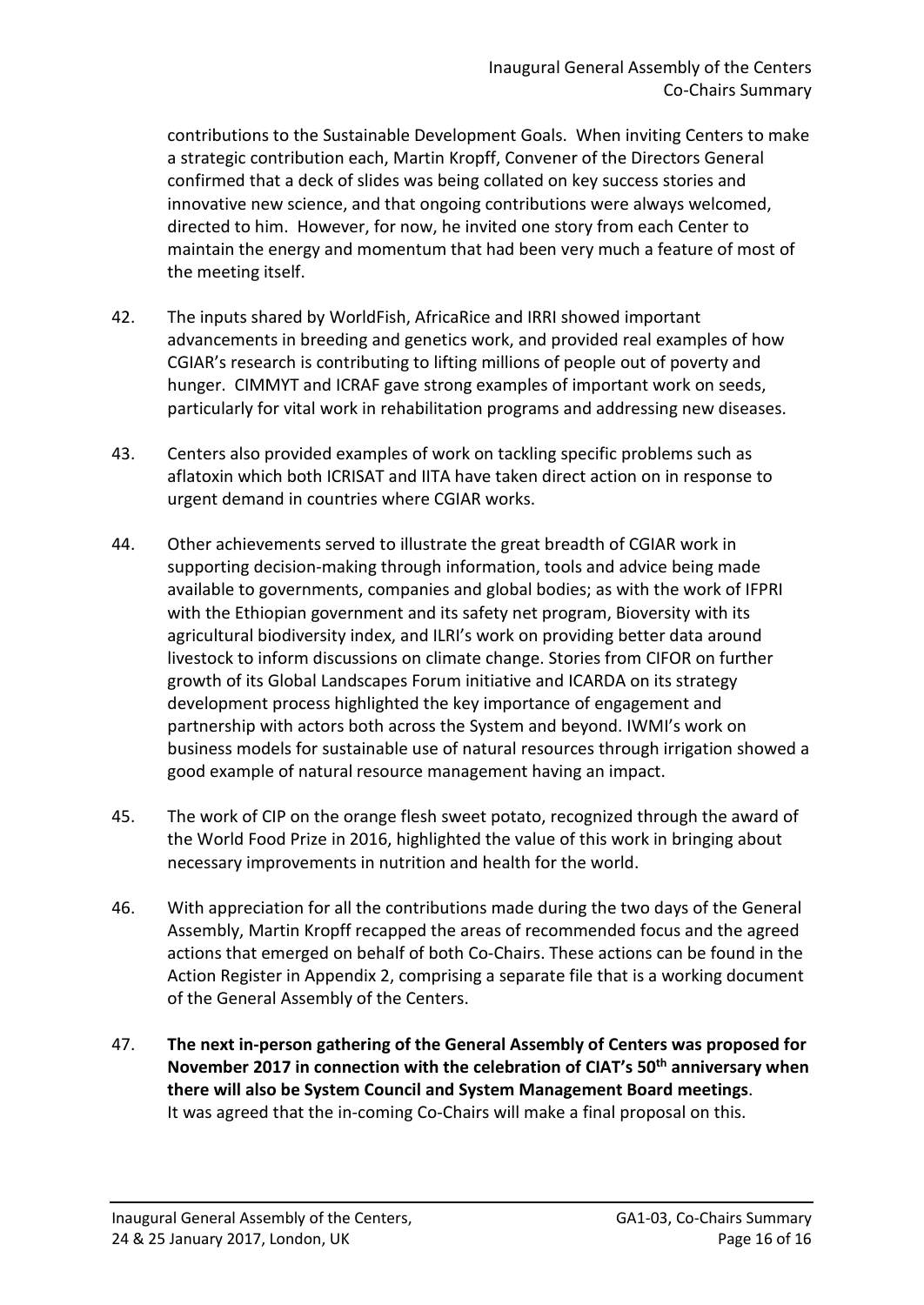

Issued: 20 February 2017 Document: GA1-03-A1

## APPENDIX 1: FORMAL DECISIONS

### Inaugural General Assembly of the Centers

24 and 25 January 2017, London, UK

#### Purpose:

This document is an Appendix to the Co-Chairs Summary of the Inaugural General Assembly of Centers and provides the Formal Decisions taken during this gathering.

### GA/M1/DP1: Forming a Nominations Committee

The General Assembly **agreed** to form a Nominations Committee in order to nominate for election candidate for members of the System Management Board<sup>[1](#page-16-0)</sup>, constituted as follows;

- Two Board of Trustee Chairs: Lindsay Falvey and Nicole Birrell
- Two Directors General: Harold Roy-Macauley and Matthew Morell
- One independent member: To be selected by the other Nominations Committee members

### GA/M1/DP2: Electing Center representatives for 2017

The General Assembly:

- **Took note** that CGIAR's Board of Trustee Chairs have selected Nicole Birrell and that CGIAR's Center Directors General have selected Matthew Morell as their respective Conveners, and as co-Chairs of the General Assembly for 2017[2](#page-16-1).
- **Agreed** the practice that the Conveners of the Board Chairs and Directors General would serve as the Centers' ex-officio non-voting members of the System Council.<sup>[3](#page-16-2)</sup>
- \* Appendix 2 is a separate working file, providing the Centers with the opportunity for a flexible means of tracking agreed priority actions, whilst remaining flexible as circumstances alter.

<span id="page-16-0"></span> $1$  As required by the Charter of the CGIAR System Organization, Article 5.6(a)

<span id="page-16-1"></span><sup>&</sup>lt;sup>2</sup> As required by the Charter of the CGIAR System Organization, Article 5.6(b)

<span id="page-16-2"></span><sup>&</sup>lt;sup>3</sup> As required by the Charter of the CGIAR System Organization, Article 5.6(f)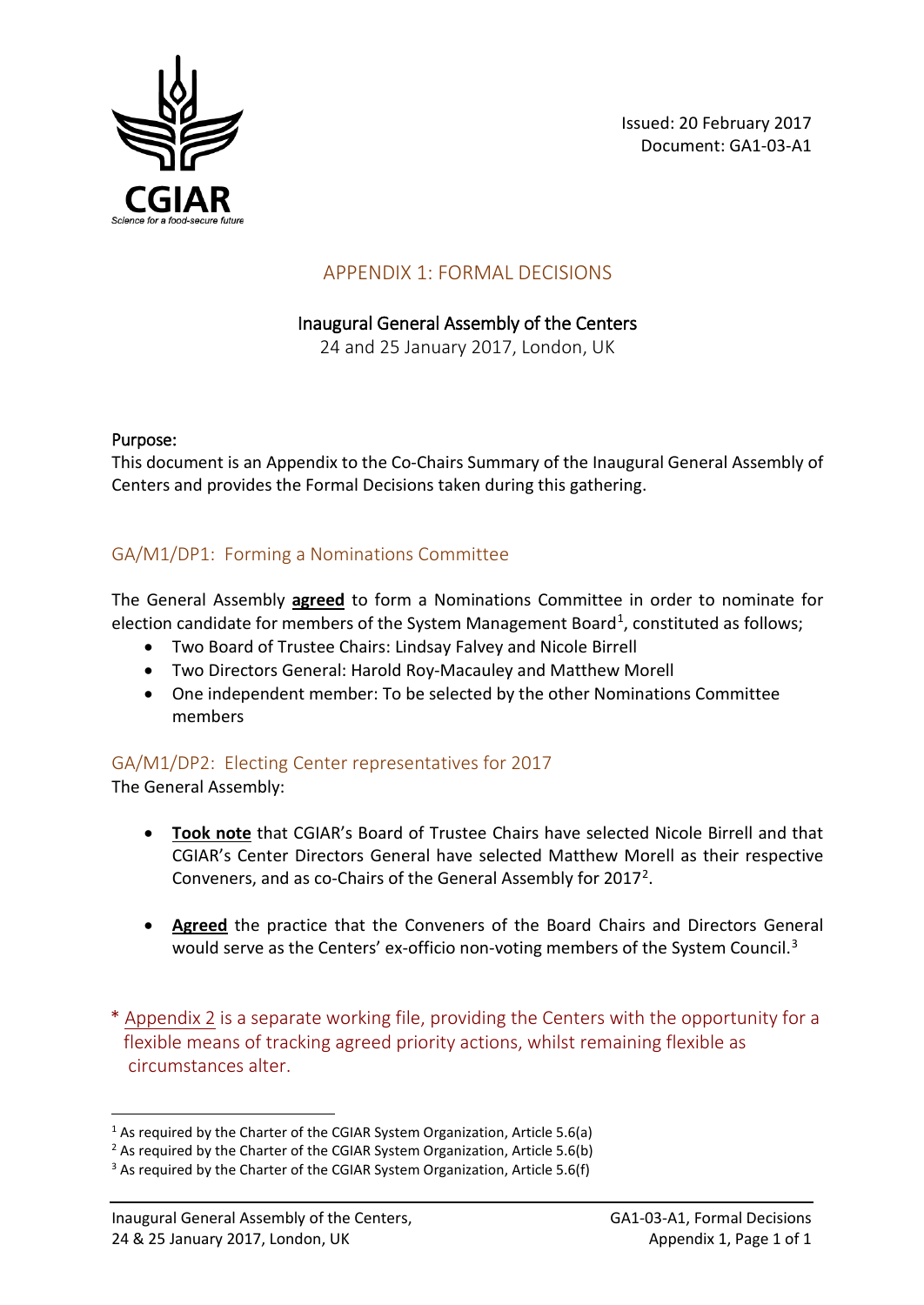

### APPENDIX 3

RESOURCE NOTE ON SYSTEM-WIDE COLLABORATION MECHANISMS:

*A compilation of information on various mechanisms for collaboration across CGIAR Centers and other entities*

### Purpose and Background

The purpose of this resource note is to document the various mechanisms for collaboration across the system that are currently or have been recently active in bringing together personnel from Centers, programs and other entities around key themes.

### The tables\* below present highly summarized information on:

- i. The name of each system-wide collaboration mechanism
- ii. Basis of existence, operation and current known membership
- iii. Any current, or past, activities or responsibilities
- iv. A first potential cross-reference to the preliminary high-level risks identified at the 1<sup>st</sup> General Assembly for input into the Audit Committee Chairs' identification of a way to take forward development of a risk management framework of the CGIAR System. (see list below)

*\*Please note that this list may not be complete and is provided as a resource note only to assist with consideration of ongoing engagement across the System.*

#### The risks identified as input to the development of a risk management framework include:

- R1. Security of our personnel
- R2. Scientific fraud

#### R3. GMO/CRISPR statements and actions

- R4. Coherence in System-wide and System-focused communications
- R5. Financial sustainability
- R6. IT system integrity
- R7. Failure to deliver outcomes and impact
- R8. Inconsistent contracting policies
- R9. Inconsistent employment policies
- R10. Incoherent in-country approaches and hosting arrangements

R11. Financial Fraud

- R12. Adaption to changing political contexts
- R13. Intellectual assets management and compliance with treaties
- R14. Partnerships Due diligence on partners and funding sources
- R15. Reserves policy and Center closure procedures
- R16. Inconsistency in indirect costs across the system
- R17. Governance within CGIAR system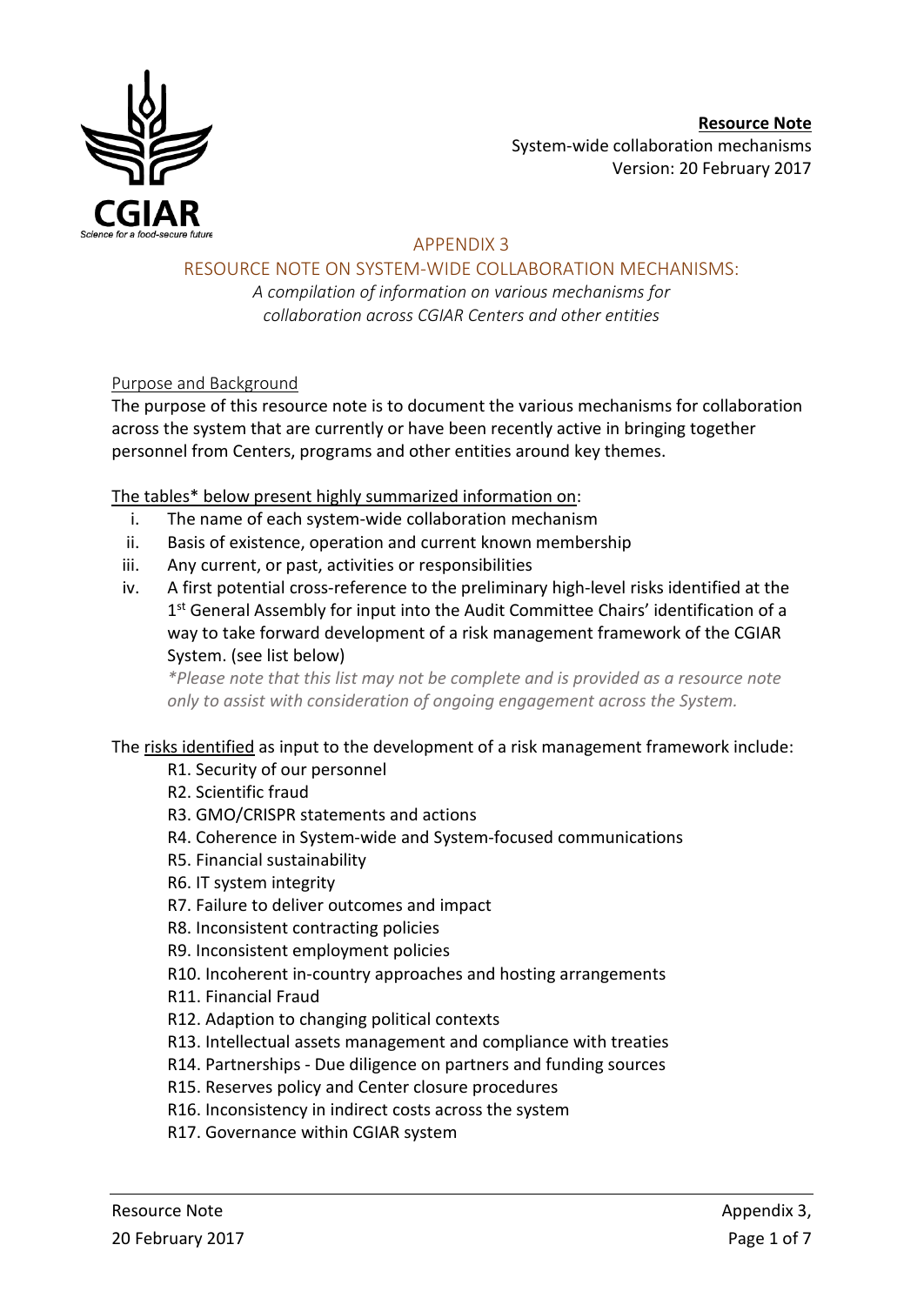# (i) Currently ACTIVE Collaboration Mechanisms

| <b>No</b>      | <b>Currently Active</b><br>Collaboration<br>Mechanisms-      | Basis of existence, operation and<br>composition                                                                                                                                                                                                                                              | Any current activities and<br>responsibilities                                                                                                                                                                                                                                                                | What are the key risks that these<br>collaboration mechanisms link to?<br>(Link to initial General Assembly exercise, R=Risk)                                                                                                                                                                                                                                                                                                                                  |
|----------------|--------------------------------------------------------------|-----------------------------------------------------------------------------------------------------------------------------------------------------------------------------------------------------------------------------------------------------------------------------------------------|---------------------------------------------------------------------------------------------------------------------------------------------------------------------------------------------------------------------------------------------------------------------------------------------------------------|----------------------------------------------------------------------------------------------------------------------------------------------------------------------------------------------------------------------------------------------------------------------------------------------------------------------------------------------------------------------------------------------------------------------------------------------------------------|
| $\mathbf{1}$ . | <b>Communications</b><br>Community of<br>Practice            | Membership generally includes<br>the Heads of Communications of<br>each Center and CRPs as well as<br>the System Management Office<br><b>Communications Manager</b>                                                                                                                           | • Sharing knowledge, tools<br>and experiences<br>• Planning collaborative and<br>joint activities<br>Discussing key guidance for<br>$\bullet$<br>the 2017-2022 Portfolio<br>branding                                                                                                                          | R3. GMO/CRISPR<br>R4. Coherence in System-wide and System-focused<br>communications<br>R7. Failure to deliver outcomes and impact<br>R12. Adaption to changing political contexts                                                                                                                                                                                                                                                                              |
| 2.             | <b>Corporate Services</b><br><b>Executive</b> (CSE)<br>Group | This group includes the<br><b>Corporate Services Directors</b><br>from Centers and the System<br>Management office, plus<br>sometimes other personnel<br>from Center finance<br>departments. A Chair of the<br>group is nominated from one of<br>the Centers Corporate Services<br>Directors. | Sharing knowledge,<br>$\bullet$<br>approaches and experiences<br>Planning collaborative and<br>$\bullet$<br>joint activities<br>Developing key guidance and<br>$\bullet$<br>policies for consideration by<br>the Centers, and adoption by<br>the SMB<br>Development of policies<br>required by System Council | R1. Security of our personnel<br>R5. Financial sustainability<br>R6. IT system integrity<br>R8. Inconsistent contracting policies<br>R9. Inconsistent employment policies<br>R10. Incoherent in-country approaches and hosting<br>arrangements<br>R11. Financial Fraud<br>R14. Partnerships - Due diligence on partners and<br>funding sources<br>R15. Reserves policy and Center closure procedures<br>R16. Inconsistency in indirect costs across the system |
| 3.             | <b>Data Management</b><br><b>Task Force</b>                  | Emerged from a previous, wider<br>Community of Practice on<br>Knowledge Management to<br>include technical experts                                                                                                                                                                            | Has been linked to the BMGF-<br>supported Open Access initiative<br>and will be re-evaluated under                                                                                                                                                                                                            | R2. Scientific Fraud<br>R6. IT system integrity<br>R7. Failure to deliver outcomes and impact                                                                                                                                                                                                                                                                                                                                                                  |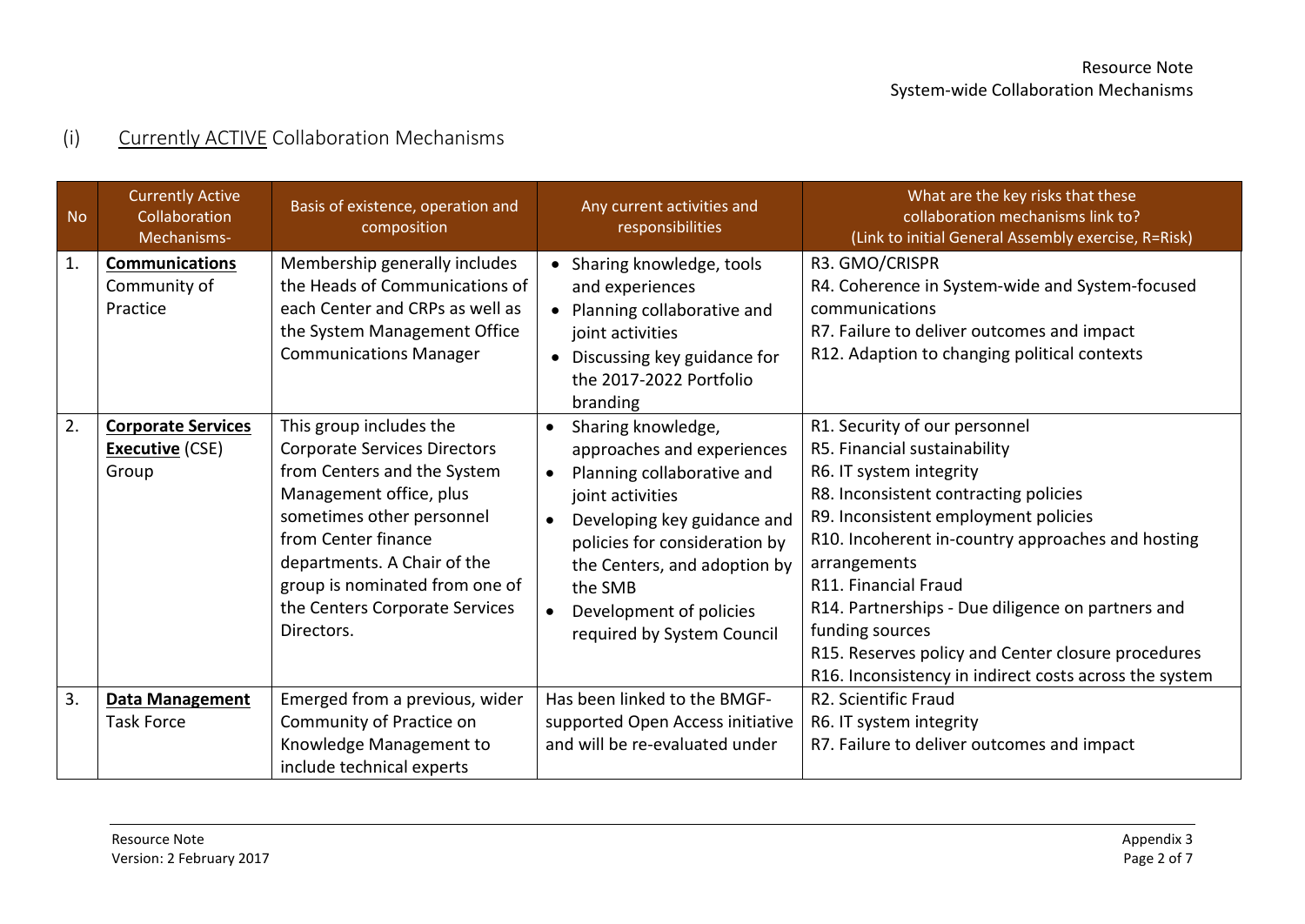| <b>No</b> | <b>Currently Active</b><br>Collaboration<br>Mechanisms- | Basis of existence, operation and<br>composition | Any current activities and<br>responsibilities | What are the key risks that these<br>collaboration mechanisms link to?<br>(Link to initial General Assembly exercise, R=Risk) |
|-----------|---------------------------------------------------------|--------------------------------------------------|------------------------------------------------|-------------------------------------------------------------------------------------------------------------------------------|
|           |                                                         | working on data across the                       | the Big Data Platform                          |                                                                                                                               |
|           |                                                         | Centers.                                         | arrangements                                   |                                                                                                                               |
| 4.        | <b>Evaluation</b>                                       | Established and lead by IEA this                 | The ECoP meets annually.                       | R7. Failure to deliver outcomes and impact                                                                                    |
|           | Community of                                            | CoP includes evaluation and                      |                                                | R12. Adaption to changing political contexts                                                                                  |
|           | Practice (ECoP)                                         | monitoring specialists from                      |                                                |                                                                                                                               |
|           |                                                         | across the CGIAR System                          |                                                |                                                                                                                               |
| 5.        | <b>Gender Network</b>                                   | Established with funding for                     | System-wide gender studies,                    | R7. Failure to deliver outcomes and impact                                                                                    |
|           |                                                         | system-wide gender activities.                   | data collation, communication                  |                                                                                                                               |
|           |                                                         | Membership includes any                          | activities.                                    |                                                                                                                               |
|           |                                                         | gender researchers across the                    | Currently being mapped to PIM                  |                                                                                                                               |
|           |                                                         | system.                                          | Flagship program on Gender                     |                                                                                                                               |
| 6.        | <b>Human Resources</b>                                  | Members include the Directors                    | Diversity and inclusion initiative             | R1. Security of our personnel                                                                                                 |
|           | Community of                                            | of Human Resources of CGIAR                      |                                                | R8. Inconsistent contracting policies                                                                                         |
|           | Practice                                                | Centers and a representative of                  |                                                | R9. Inconsistent employment policies                                                                                          |
|           |                                                         | the System Management Office                     |                                                |                                                                                                                               |
| 7.        | Information                                             | Members include the Heads of                     |                                                | R4. Coherence in System-wide and System-focused                                                                               |
|           | <b>Technology</b>                                       | ICT of the Centers, OSU and the                  |                                                | communications                                                                                                                |
|           | Community of                                            | System Management Office.                        |                                                | R6. IT system integrity                                                                                                       |
|           | Practice                                                |                                                  |                                                | R10. Incoherent in-country approaches and hosting                                                                             |
|           |                                                         |                                                  |                                                | arrangements                                                                                                                  |
| 8.        | <b>CLIPnet= CGIAR</b>                                   | IA principles require it.                        | Sharing information and best<br>$\bullet$      | R2. Scientific fraud                                                                                                          |
|           | <b>Legal and</b>                                        | Members include Center Legal                     | practice                                       | R3. GMO/CRISPR                                                                                                                |
|           | <b>Intellectual</b>                                     | and IP focal points and members                  | Supporting the IA Principles<br>$\bullet$      | R10. Incoherent in-country approaches and hosting                                                                             |
|           | <b>Property Network</b>                                 | of the System Management                         | and Annual IA reporting                        | arrangements                                                                                                                  |
|           |                                                         | Office Legal team                                |                                                | R12. Adaption to changing political contexts                                                                                  |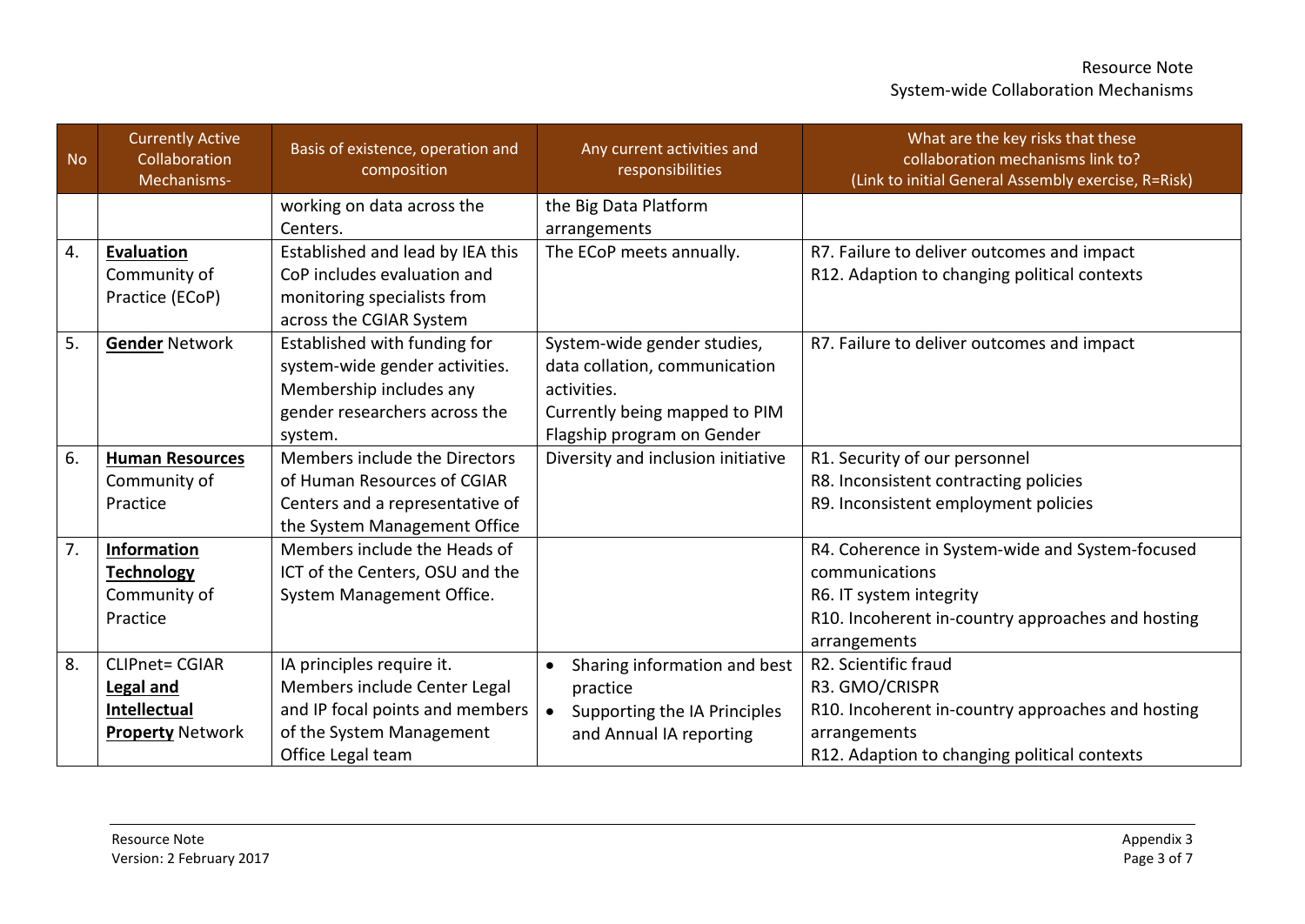| <b>No</b> | <b>Currently Active</b><br>Collaboration<br>Mechanisms-                    | Basis of existence, operation and<br>composition                                                                                                                                             | Any current activities and<br>responsibilities                                                                                                                                                                                                    | What are the key risks that these<br>collaboration mechanisms link to?<br>(Link to initial General Assembly exercise, R=Risk)                                                                                                                 |
|-----------|----------------------------------------------------------------------------|----------------------------------------------------------------------------------------------------------------------------------------------------------------------------------------------|---------------------------------------------------------------------------------------------------------------------------------------------------------------------------------------------------------------------------------------------------|-----------------------------------------------------------------------------------------------------------------------------------------------------------------------------------------------------------------------------------------------|
| 9.        | Monitoring,                                                                | Initiated by a group of Centers                                                                                                                                                              | -The MEL CoP meets annually,                                                                                                                                                                                                                      | R13. Intellectual assets management and treaty<br>compliance<br>R14. Partnerships - Due diligence on partners and<br>funding sources<br>R15. Reserves policy and Center closure procedures<br>R4. Coherence in System-wide and System-focused |
|           | Evaluation and<br><b>Learning</b><br>Community of<br>Practice<br>(MEL CoP) | and lead by Co-Chairs from<br>Center and System Management<br>Office plus a Steering<br>Committee of other Center<br>members M&E specialists from<br><b>Centers and CRPs</b>                 | often linked to the meeting of<br>the ECoP as some members are<br>shared.<br>-The MEL CoP leads the Task<br>Force on Indicators and the<br>process towards developing an<br>Integrated Framework for<br>Performance Management for<br>the system. | communications<br>R5. Financial sustainability<br>R7. Failure to deliver outcome and impact<br>R12. Adaption to changing political contexts                                                                                                   |
| 10.       | <b>Open Access</b><br><b>Working Group</b>                                 | This Working Group was<br>established as part of the BMGF-<br>supported Open Access<br>initiative. The membership<br>includes information<br>management personnel from<br>the CGIAR Centers. | Next meeting scheduled for<br>April 2017                                                                                                                                                                                                          | R2. Scientific fraud<br>R7. Failure to deliver outcomes and impact<br>R13. Intellectual assets management                                                                                                                                     |
| 11.       | <b>Resource</b><br><b>Mobilization</b><br>Community of<br>Practice         | <b>Business Development,</b><br>fundraising, donor relation staff                                                                                                                            | Face-to face meeting of the RM<br>CoP scheduled for 21 and 22<br>February 2017.                                                                                                                                                                   | R4. Coherence in System-wide and System-focused<br>communications<br>R5. Financial sustainability<br>R12. Adaption to changing political contexts                                                                                             |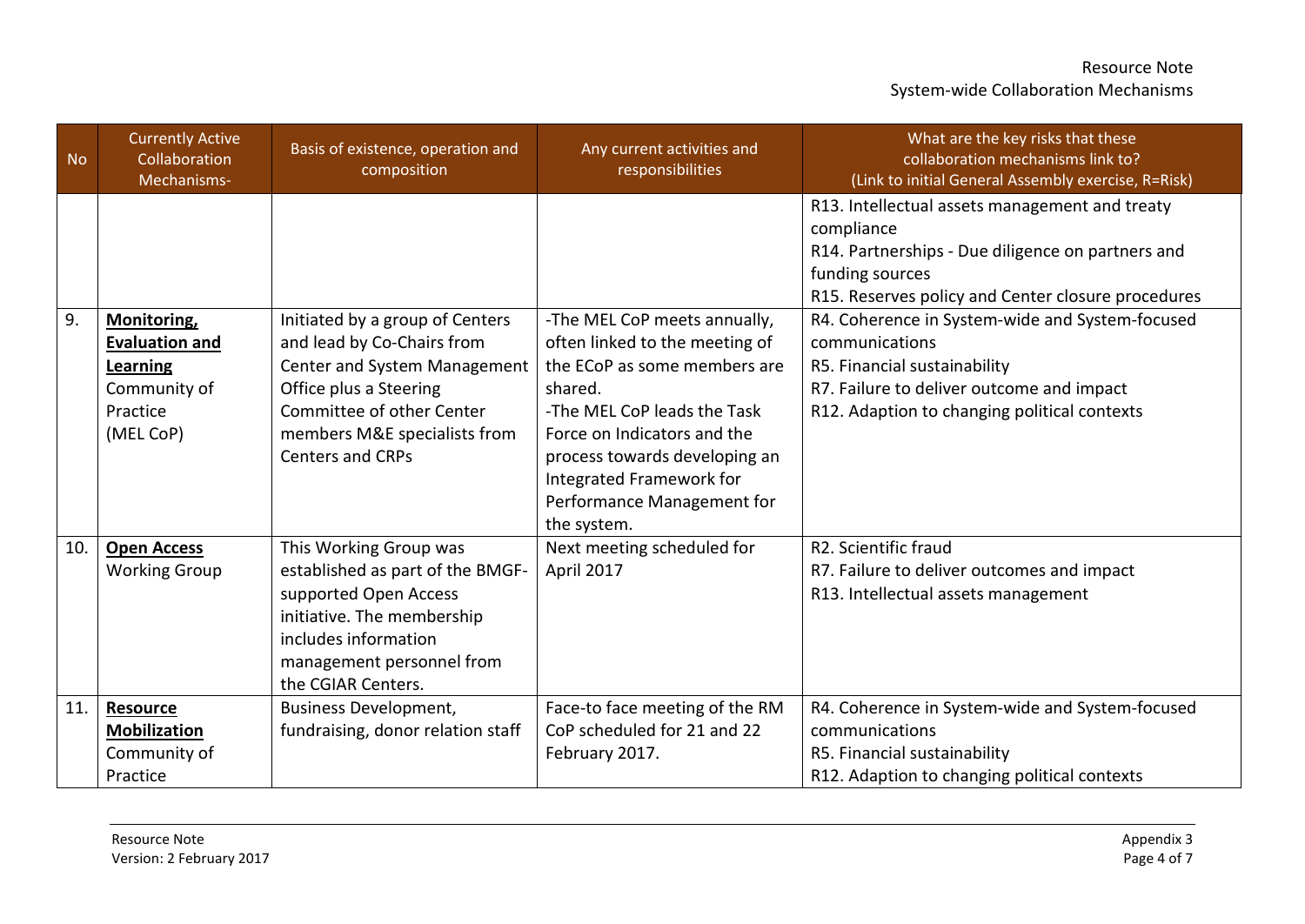| <b>No</b> | <b>Currently Active</b><br>Collaboration<br>Mechanisms- | Basis of existence, operation and<br>composition | Any current activities and<br>responsibilities | What are the key risks that these<br>collaboration mechanisms link to?<br>(Link to initial General Assembly exercise, R=Risk) |
|-----------|---------------------------------------------------------|--------------------------------------------------|------------------------------------------------|-------------------------------------------------------------------------------------------------------------------------------|
| 12.       | <b>Science Leaders</b>                                  | This group includes CRP                          | This group meets at least once                 | R2. Scientific fraud                                                                                                          |
|           | Group                                                   | Directors and Deputy Director                    | annually to discuss CGIAR                      | R3. GMO/CRISPR                                                                                                                |
|           |                                                         | <b>General for Research</b>                      | science and programmatic                       | R4. Coherence in System-wide and System-focused                                                                               |
|           |                                                         | supported by the System                          | planning. Next meeting is                      | communications                                                                                                                |
|           |                                                         | <b>Management Office</b>                         | planned for June 2017.                         | R7. Failure to deliver outcomes and impact                                                                                    |
|           |                                                         |                                                  |                                                | R11. Financial fraud                                                                                                          |
|           |                                                         |                                                  |                                                | R12. Adaption to changing political contexts                                                                                  |
|           |                                                         |                                                  |                                                | R13. Intellectual assets management                                                                                           |

## (ii) Possible future Collaboration Mechanisms

- Open Access Ethics group- proposed as part of the Big Data Platform
- Community of Practice on CGIAR Country Collaboration- to be proposed by the Working Group 5 on CGIAR Country Collaboration
- Community of Practice on Gender in the Workplace- proposed by the IEA Evaluation on Gender in the Workplace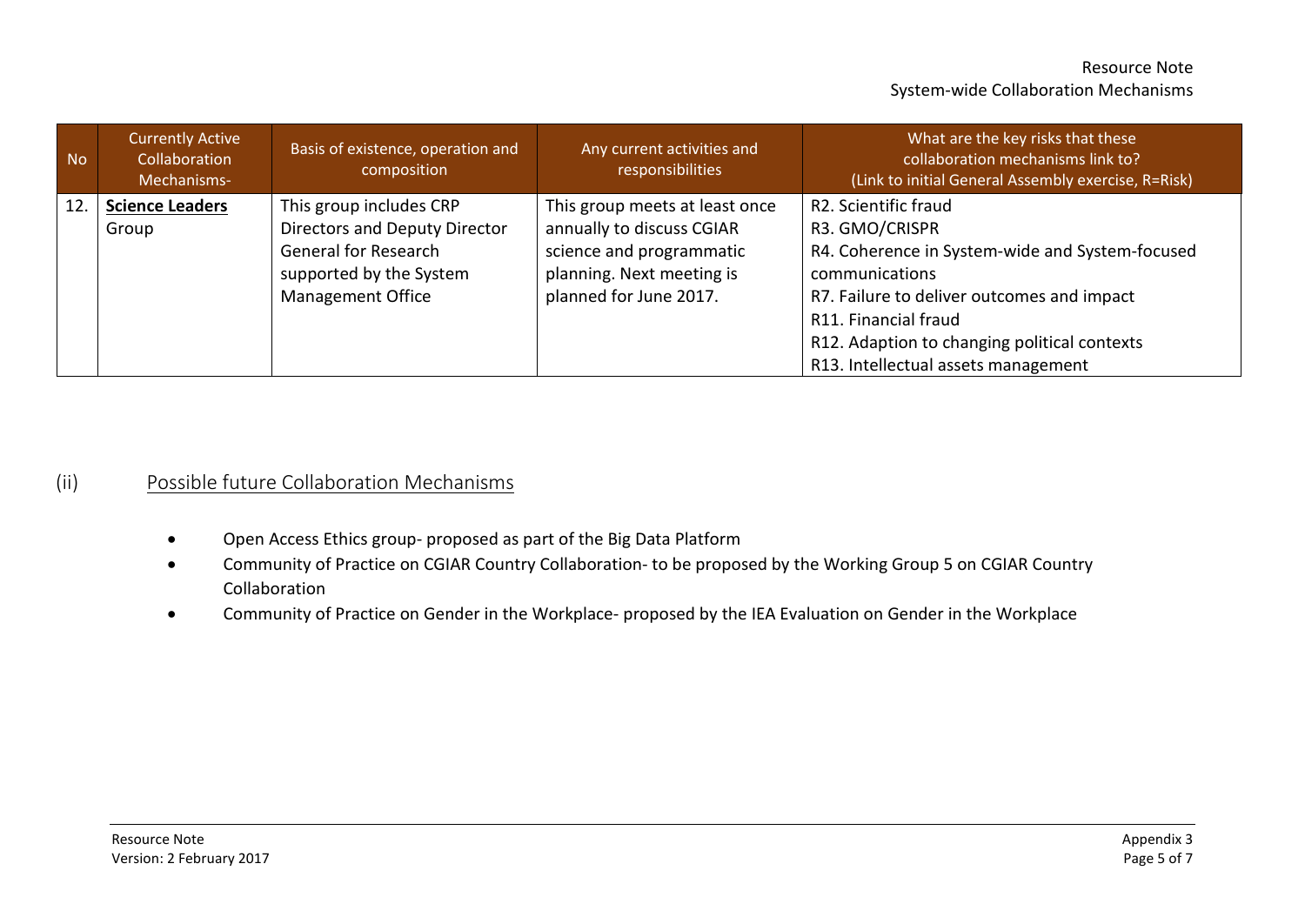# (iii) Recently ACTIVE- but currently not operating- Collaboration Mechanisms

| <b>Number</b> | <b>Previously Active</b><br>Collaboration<br>Mechanism                | Basis of existence, operation and<br>composition                                                                                                                                                     | Past activities and<br>responsibilities                                                                                                                                                                                                                              | Potential support to addressing system-level<br>risks identified at the General Assembly (R1-<br>17)<br>(plus other General Assembly recommended<br>actions) |
|---------------|-----------------------------------------------------------------------|------------------------------------------------------------------------------------------------------------------------------------------------------------------------------------------------------|----------------------------------------------------------------------------------------------------------------------------------------------------------------------------------------------------------------------------------------------------------------------|--------------------------------------------------------------------------------------------------------------------------------------------------------------|
| 1.            | <b>Capacity Development</b><br><b>Community of Practice</b>           | The current CoP was re-initiated by a<br>number of Centers. The CoP involves<br>a wider membership of DG-<br>nominated Center CapDev<br>specialists with an elected Steering<br>Committee and Chair. | -Sharing knowledge,<br>approaches and<br>experiences<br>-Developing CapDev<br>Framework<br>-Preparing key guidance for<br>the CRPII portfolio<br>-Developing CapDev<br>Indicators                                                                                    | R7. Failure to deliver outcomes and impact                                                                                                                   |
| 2.            | Communications,<br>engagement and<br>partnerships group<br>(KMC4CRPs) | Based on an initiative by three CRPs<br>to address communications,<br>engagement and knowledge sharing<br>topics specifically aimed at CRPs                                                          | -Providing guidance on<br>communications and<br>engagement for the<br>Guidance for CRP2 proposal<br>development.<br>- Meeting amongst CRP<br>communications and<br>engagement staff to share<br>experiences and tools and<br>develop joint programs and<br>products. | R4. Lack of coherence in communications                                                                                                                      |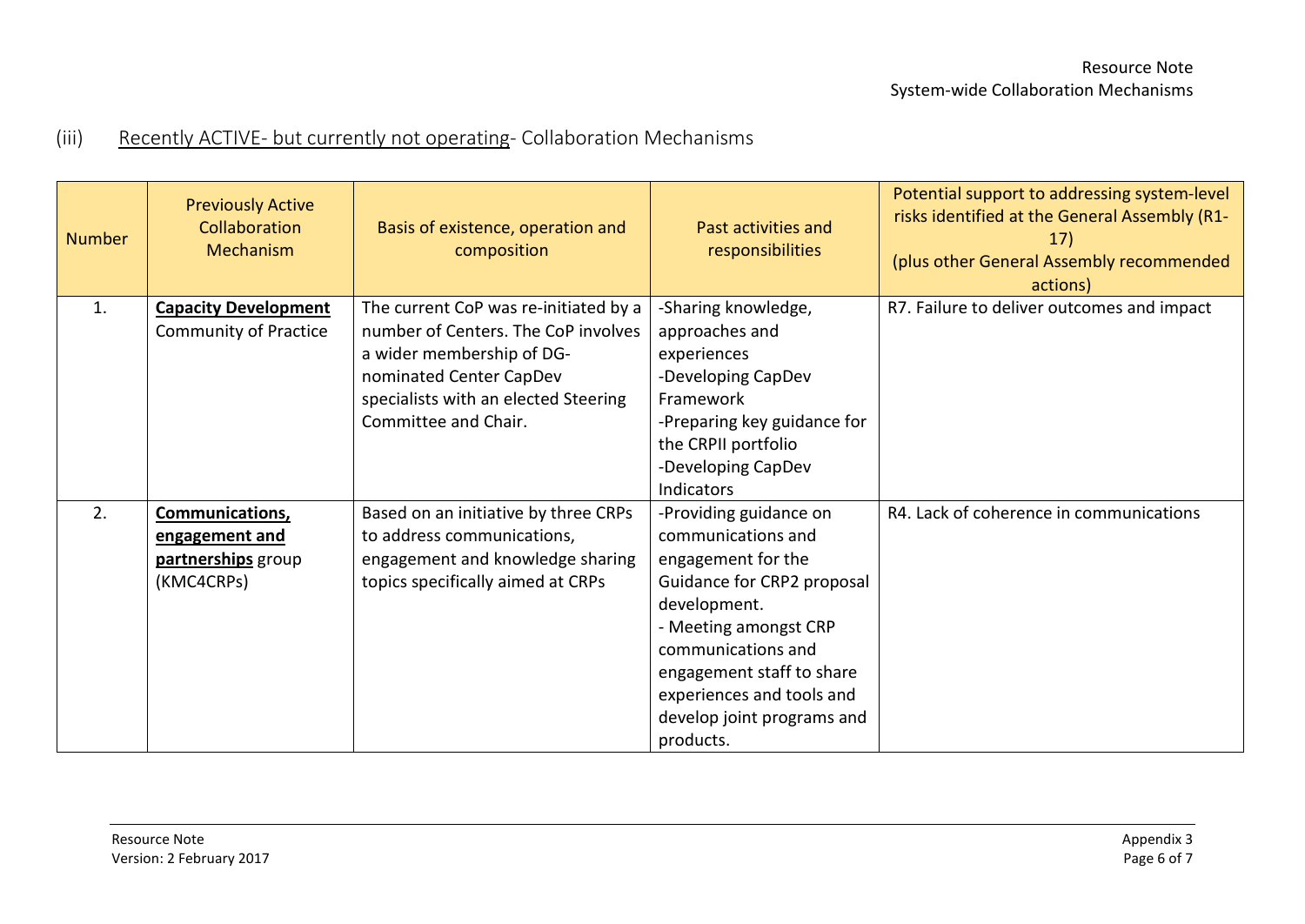| <b>Number</b> | <b>Previously Active</b><br>Collaboration<br>Mechanism | Basis of existence, operation and<br>composition                                                                                                                                                                                                                           | Past activities and<br>responsibilities                                                                                                                                                                        | Potential support to addressing system-level<br>risks identified at the General Assembly (R1-<br>17)<br>(plus other General Assembly recommended<br>actions) |
|---------------|--------------------------------------------------------|----------------------------------------------------------------------------------------------------------------------------------------------------------------------------------------------------------------------------------------------------------------------------|----------------------------------------------------------------------------------------------------------------------------------------------------------------------------------------------------------------|--------------------------------------------------------------------------------------------------------------------------------------------------------------|
| 3.            | <b>Genetic Resources</b>                               | An informal working group of                                                                                                                                                                                                                                               | Included as an aspect of the                                                                                                                                                                                   | R3. GMO/CRISPR                                                                                                                                               |
|               | <b>Working Group</b>                                   | genebank managers and IP focal<br>points.                                                                                                                                                                                                                                  | <b>Genebank Platform-</b><br>establishment not yet<br>confirmed.                                                                                                                                               | R12. Non-compliance with treaties<br>R13. Intellectual Property                                                                                              |
| 4.            | <b>Private sector</b><br>engagement group              | A process was initiated by ICRAF,<br>The Netherlands Ministries of<br>Foreign and Economic Affairs<br>with support from CGIAR system<br>level to organize a workshop to<br>discuss possible platform/alternate<br>format on Private sector<br>engagement in CRP2 Portfolio | A workshop was held on 21<br>September 2015 hosted by<br>The Netherlands Ministries<br>of Foreign and Economic<br>Affairs in The Hague,<br>Netherlands.                                                        | R5. Financial sustainability                                                                                                                                 |
| 5.            | <b>Security Community of</b><br>Practice               | Members included security focal<br>points from all Centers.                                                                                                                                                                                                                | -Discussing security issues,<br>needs and ways to address<br>these for CGIAR                                                                                                                                   | R1. Security of our personnel                                                                                                                                |
| 6.            | <b>Youth and employment</b><br>group                   | A process was initiated by IITA<br>together, with support from CGIAR<br>system level to organize a workshop<br>to discuss possible<br>platform/alternate format on<br>addressing youth and employment<br>in CRP2 Portfolio                                                 | A workshop was held in<br>September 2015 in<br>Montpellier, France with a<br>number of CGIAR Centers<br>and Research Programs,<br>and partners including<br>African Development Bank,<br>Universities and NGOs | R7. Failure to deliver outcomes and impacts                                                                                                                  |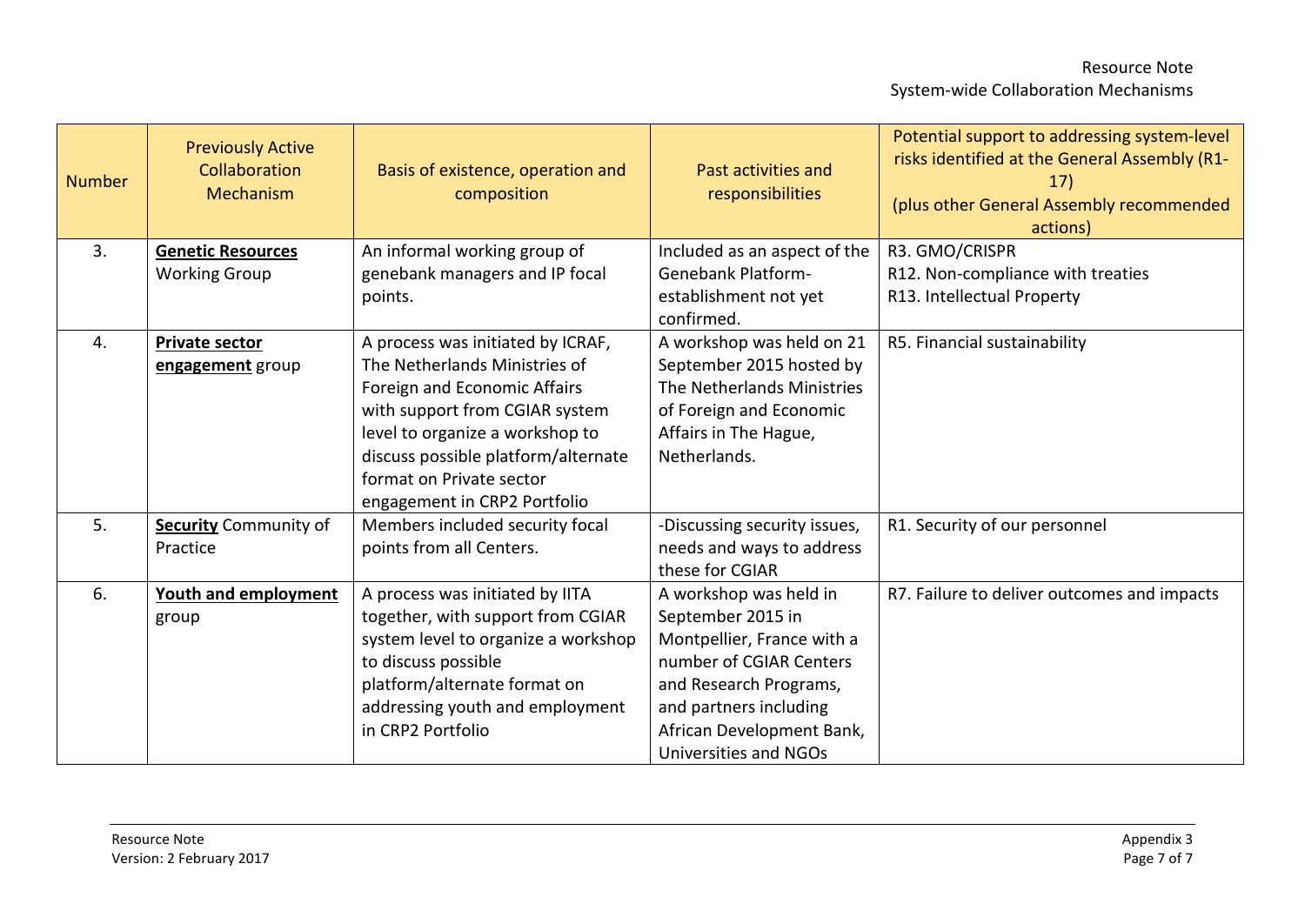

### APPENDIX 4 AIARC – ANNUAL REPORT TO THE CENTERS QUESTIONS AND ANSWERS SESSION

Tuesday 24 January 2017, London, United Kingdom, 17:30pm

- 1. In fulfillment of the AIARC annual General Meeting, Jeff Hungate, President and CEO of AIARC, joined the Centers by virtual connection from Washington, D.C., to address questions and provide additional comments on the detailed AIARC report prepared by AIARC and shared with the 15 Centers in advance.
- 2. Taking the AIARC Report as read, and highlighting that AIARC manages assets of over US\$ 450 million per year, Mr. Hungate reiterated that AIARC valued its strong working relationship with CGIAR, accepting that there was always the opportunity to improve services, and thus AIARC welcomed any such feedback.
- 3. Some of the points raised during an open conversation with meeting participants included:
	- a. AIARC's new service offering of a train-the-trainer program for the SOS staff security program, in recognition of the benefit to Centers if their staff better understand the benefits of the program and take full advantage of it;
	- b. Appreciation for the revised, more favorable terms that AIARC has negotiated for death and disability insurance;
	- c. The importance of people being aware of the changes that were made in the portability of retirement savings held on behalf of CGIAR Center staff by AIARC during the third quarter of 2016, restricting movement of funds on separation from CGIAR for persons impacted by age restrictions, which was an unexpected change, highlighting the need for better communication on matters that were so topical; and
	- d. The steps that have been taken to ensure a smoother transition between underlying health insurance providers, including a change of account manager, which AIARC reported as a positive step to ensuring better service delivery.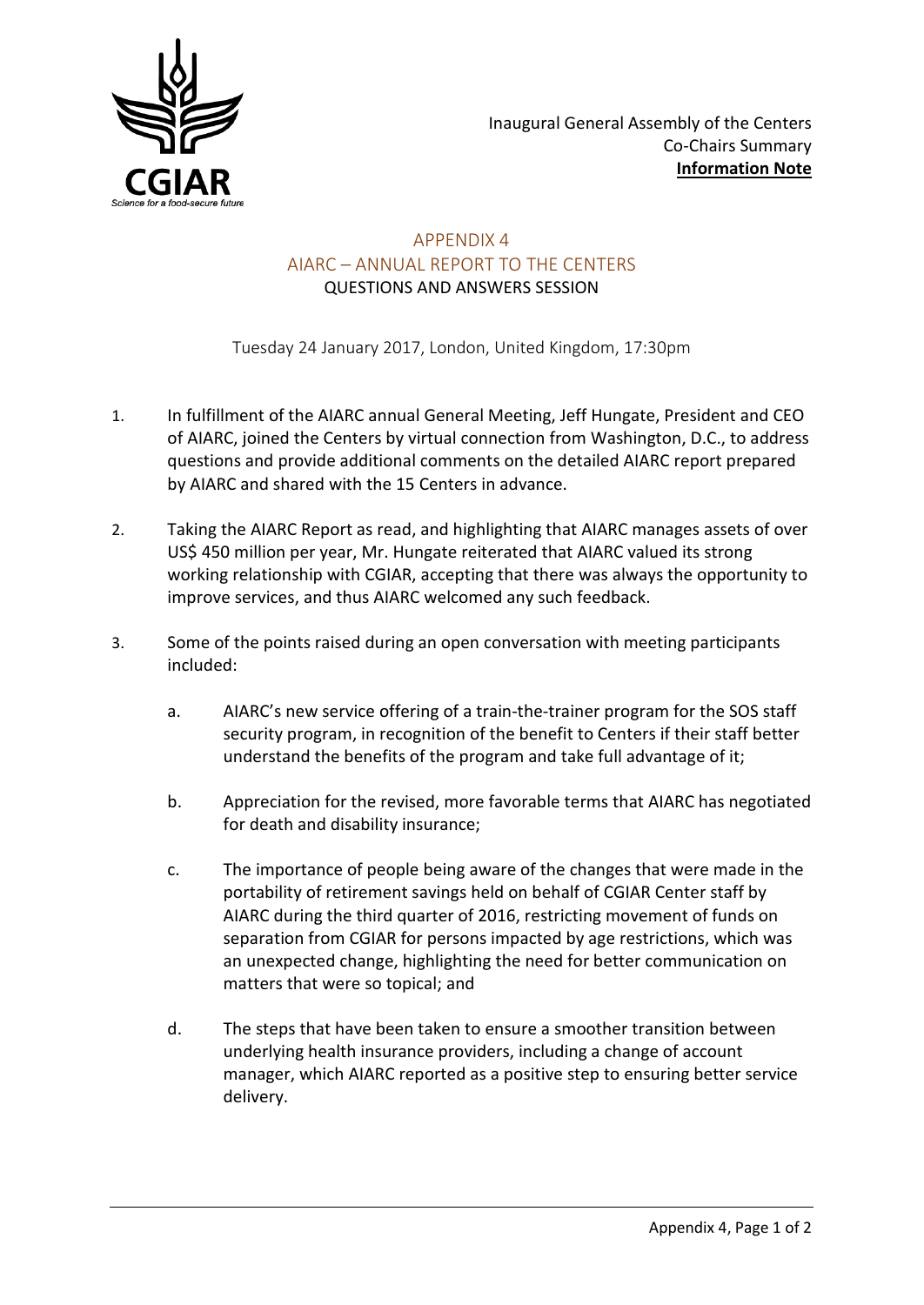- 4. In response to a question on whether changing exchange rates may have an adverse impact on staff retirement benefits, Mr. Hungate confirmed that in terms of the interest rates, all investment portfolios are self-selected. That is, individuals make their own decisions, choosing to invest in stocks, in bonds, or a combination of options. Thus, it was noted that changing exchange rates will impact people in different ways depending on their holdings. Recognizing that rates will inevitably change, it was noted that AIARC encourages people to diversify their assets in terms of asset classes and geographical regions, with the final decision and risk being on the individual concerned.
- 5. With appreciation for the presentation and the ongoing work by AIARC to provide services to CGIAR's 15 Centers, a question from the floor invited Mr. Hungate to reflect briefly in terms of what potential future service offerings may be able to be provided by AIARC, with the goal of continuing to maximize financial and operational efficiencies across the System.
- 6. As an early suggestion of potential additional service offerings that may be of interest to the CGIAR Centers, Mr. Hungate noted a potential opportunity to leverage CGIAR's efforts in regard to the considerable recruitment efforts required for senior level employees. He raised the potential to think innovatively about how to manage a pool of talent that Centers could draw upon as required (building on a like experience from a different industry). A second potential opportunity, should Centers wish to explore this at a future time, was the prospect that reserves may be able to be managed through a common platform, with the prospect of finding efficiencies in scale. Both were topics that Mr. Hungate noted could be taken up when and if thought appropriate.
- 7. Again thanking AIARC for its service, the meeting was closed at 6:00pm.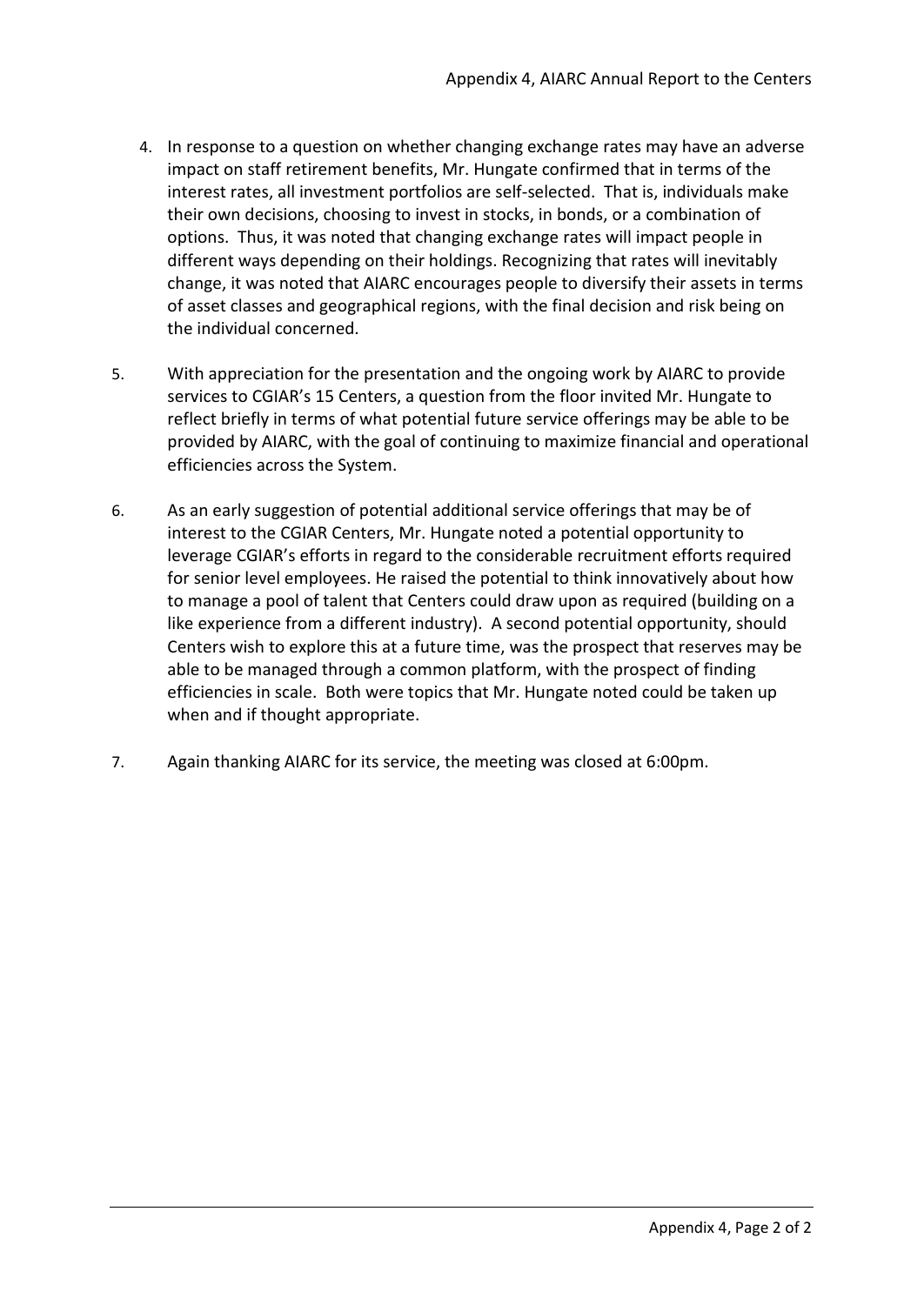

## APPENDIX 5 Attendance List of the Inaugural General Assembly of Centers, 24 &25 January 2017, London

Issued 20 February 2017

Key: \* Co-Chair of Inaugural General Assembly **Exercise 24** and the set of the set of the Second Total persons = 34

\*\* Delegated member

| Center         | <b>Persons</b>       | Position                                                              | Email                    |
|----------------|----------------------|-----------------------------------------------------------------------|--------------------------|
| Africa Rice    | Harold Roy-Macauley  | Director General                                                      | H.Roy-Macauley@cgiar.org |
|                | <b>Eric Tollens</b>  | <b>Board Chair</b>                                                    | eric.tollens@kuleuven.be |
| Bioversity     | Ann Tutwiler         | Director General                                                      | a.tutwiler@cgiar.org     |
|                | Julia Marton-Lefevre | <b>Board Chair</b>                                                    | jmartonlefevre@gmail.com |
| <b>CIAT</b>    | <b>Geoff Hawtin</b>  | <b>Board of Trustees Chair</b>                                        | geoffhawtin@hotmail.com  |
| <b>CIFOR</b>   | Peter Holmgren       | <b>Director General</b>                                               | p.holmgren@cgiar.org     |
|                | José Campos          | <b>Board of Trustees Chair</b>                                        | jicamposarce@me.com      |
| <b>CIMMYT</b>  | Martin Kropff*       | <b>Director General</b>                                               | m.kropff@cgiar.org       |
|                | Nicole Birrell       | <b>Board of Trustees Chair</b>                                        | nicolebirrell@kintan.com |
|                | Miriam Shindler      | <b>Communication Specialist CIMMYT</b>                                | m.shindler@cgiar.org     |
| CIP            | Michael Gerba **     | Chief Operations Office- representing Barbara Wells, Director General | m.gerba@cgiar.org        |
|                | Rodney D. Cooke      | <b>Board of Trustees Chair</b>                                        | rodneydcooke@yahoo.co.uk |
| <b>ICARDA</b>  | Aly Abousabaa        | <b>Director General</b>                                               | A. Abousabaa@cgiar.org   |
|                | Margret Thalwitz     | <b>Board of Trustees Chair</b>                                        | mcthalwitz@gmail.com     |
| <b>ICRAF</b>   | <b>Tony Simons</b>   | <b>Director General</b>                                               | t.simons@cgiar.org       |
|                | John Lynam           | <b>Board of Trustees Chair</b>                                        | johnklynam@gmail.com     |
| <b>ICRISAT</b> | David Bergvinson     | <b>Director General</b>                                               | d.bergvinson@cgiar.org   |
| <b>IFPRI</b>   | Shenggen Fan         | <b>Director General</b>                                               | s.fan@cgiar.org          |
| <b>IITA</b>    | Nteranya Sanginga    | <b>Director General</b>                                               | n.sanginga@cgiar.org     |
|                | <b>Ylva Hilbur</b>   | <b>Deputy Director General</b>                                        | y.hillbur@cgiar.org      |
|                | Bruce Coulman*       | <b>Board of Trustees Chair</b>                                        | bruce.coulman@usask.ca   |